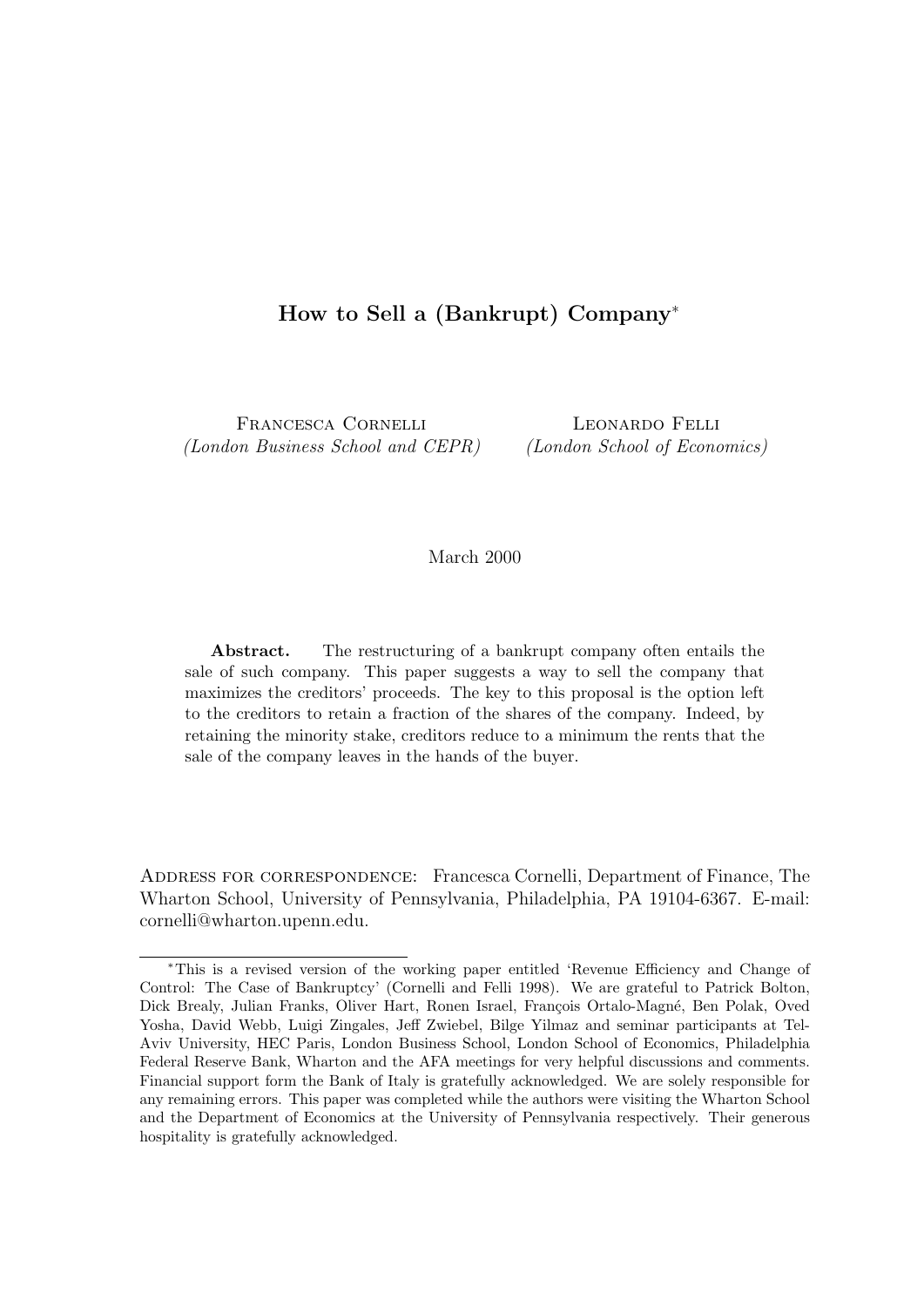### 1. Introduction

A bankruptcy procedure — or, even before bankruptcy, any restructuring in a situation of financial distress — has to choose the destiny of the insolvent firm. Usually the ownership and control of the company is transferred in new hands, which are in general different from the previous owners or even from the creditors (who have the control during the bankruptcy procedure). In other words, bankruptcy often leads to the sale of the company. This paper suggests a way to sell a bankrupt company that maximizes the creditors proceeds from the sale.

Maximizing the creditors' proceeds from the sale of a bankrupt company is not the first quality of a bankruptcy procedure that comes to mind. Indeed, a bankruptcy procedure is usually considered efficient if it allocates the company assets in the hands of individuals that maximize the value of the company. We label this quality of a bankruptcy procedure ex-post efficiency.

Ex-post efficiency does not take into account the effect that the destiny of the bankrupt company has on the incentives of the involved parties before the firm goes into bankruptcy, even before any clue of financial distress is at the horizon. A bankruptcy procedure that does a good job at promoting these incentives can be regarded as ex-ante efficient.

Two groups of stake-holders play a critical role in the life of a company. These are the entrepreneurs or managers of the company and its creditors. A bankruptcy procedure 'punishing' managers or entrepreneurs of the insolvent firm (for example not giving them control even when it is ex-post efficient to do so) may be seen as ex-ante efficient. It provides entrepreneurs with the right incentives to manage the firm so as to avoid ending up in financial distress, for example by not undertaking too many risks. The effects of different bankruptcy procedures on the managers' and entrepreneurs' incentives have been extensively studied in the literature (e.g. Aghion and Bolton 1992, Berkovitch, Israel, and Zender 1993, Bolton and Scharfstein 1996).

This paper focuses on a different aspect of ex-ante efficiency: the protection of the creditors' claims. By protection of creditors' claims we mean the attempt to maximize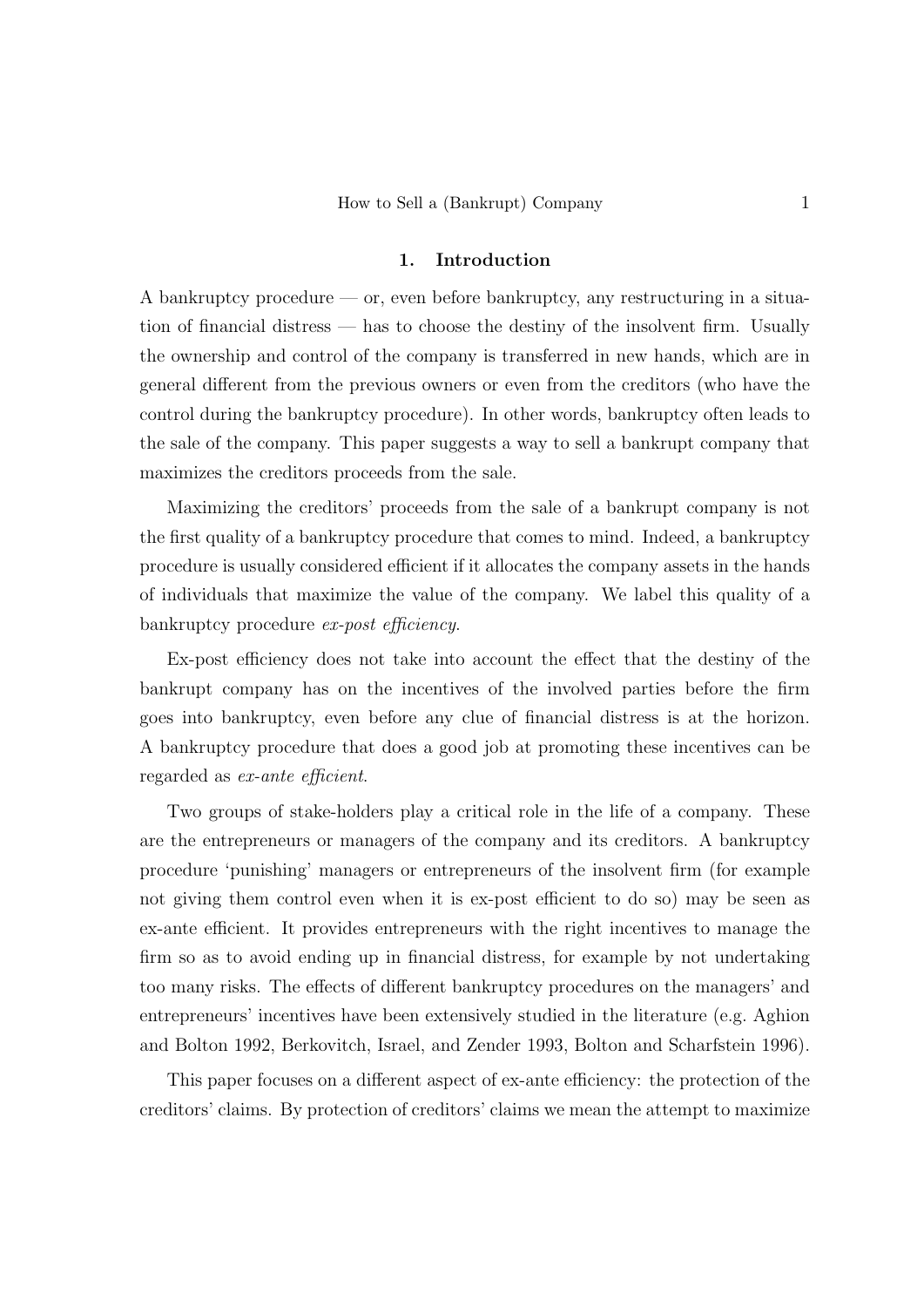the proceeds to the creditors from the reorganization of the firm. The revenues to the creditors may seem, from an ex-post point of view, a pure transfer and therefore irrelevant. However, a bankruptcy procedure which maximizes creditors' proceeds from the sale of the company when it is in financial distress may reduce the company's overall costs of borrowing. This has clear efficiency implications. Investment projects that would be financed under a bankruptcy procedure which protects creditors' claims would not be financed under bankruptcy procedures which allocate the company efficiently but sacrifice creditors' revenues.<sup>1</sup>

Key to our proposed way to sell a bankrupt company is a very simple point: it is never optimal to sell the entire ownership of the company. Instead, it is always optimal to leave the creditors the option to retain an equity stake in the distressed firm. Indeed, it is possible to transfer the control of the company in the hands of the individual that maximizes its value without transferring all the shares in his hands. Hence, by retaining a minority stake in the company creditors can capture the entire increase in the market value of the company at least on this minority stake and in so doing maximize their returns.

Of course, if creditors knew the value of the company in the hands of potential buyers then maximizing revenues would be even easier. They could make a take-itor-leave-it offer to the buyer who is willing to pay more and capture all the increase in value of the firm. However, one of the major sources of complexity and delays in bankruptcy is the difficulty in evaluating what will be the value of the company in different hands.<sup>2</sup> Potential buyers value the company differently because they may have different plans for the future or because of synergies with their other businesses. Creditors will in general not know for sure how much these buyers are prepared to

<sup>&</sup>lt;sup>1</sup>The observation that protecting creditors' claims has clear efficiency implications may seem surprising, given that it is usually argued that giving creditors too much power in a bankruptcy procedure may induce them to liquidate too often (e.g. Aghion, Hart, and Moore 1992, Franks and Torous 1989). However, this happens when creditors, by liquidating, can be entirely reimbursed. Clearly in this case increasing revenues is not a creditors' concern. However, if  $-$  as usual in a bankruptcy situation — the value of the company, even when maximized, is less than the sum of the credits, creditors will want to maximize their revenues.

<sup>&</sup>lt;sup>2</sup>See, for example, the cases of Sunbeam-Oster (HBS  $# 5-293-046$ ) and Marvel Entertainment Group (HBS  $# 5-298-028$ ).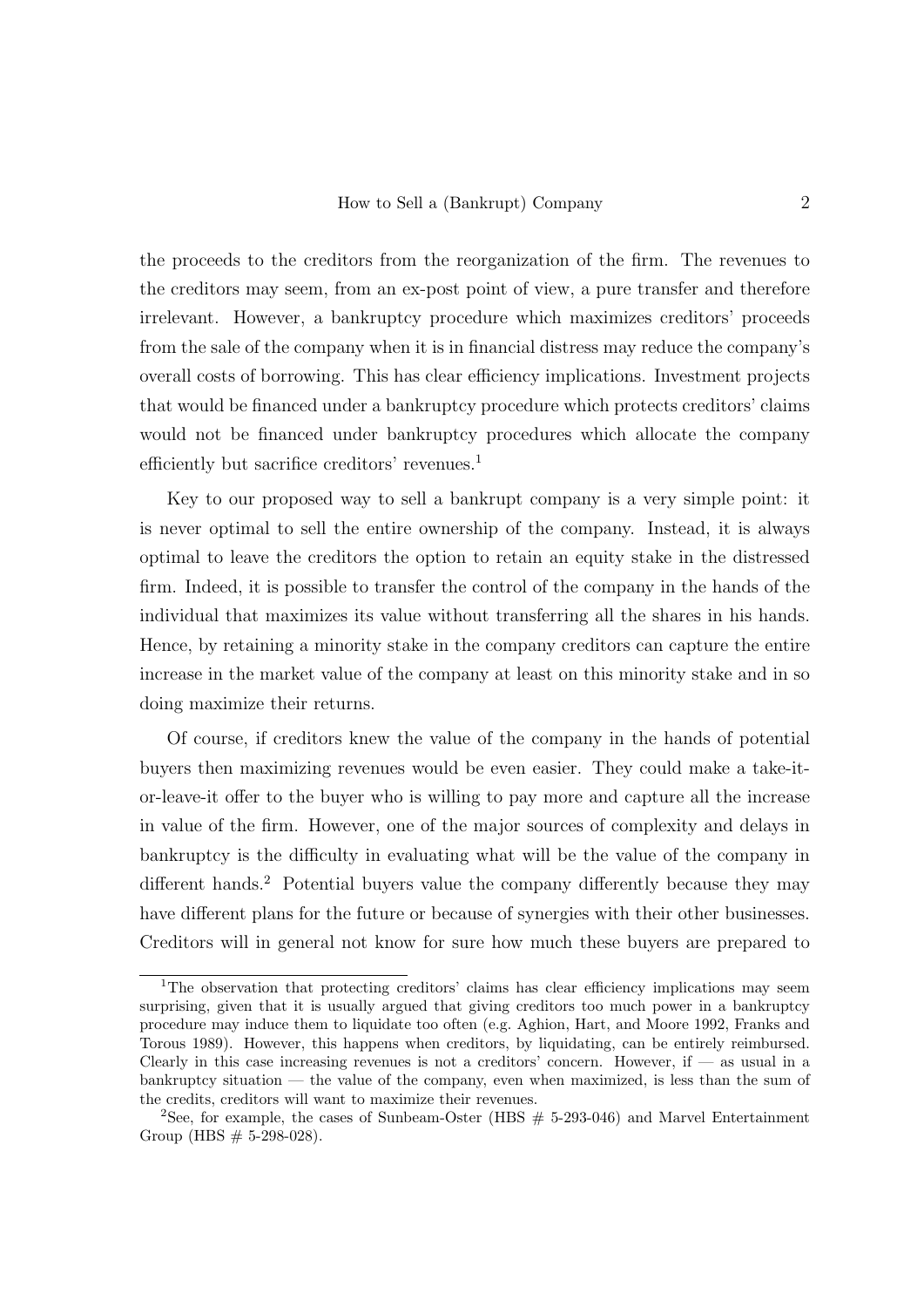pay and will need to rely on the competition among buyers to identify the individual who is willing to pay more for the company. However, if the company has different values in the hands of different individuals, competition among buyers is not perfect and creditors will not be able to capture the whole value of the company. As a result, the buyer is able to obtain the company for a price lower than its value. In many situations, the value attached to a bankrupt company may differ so much among potential buyers that the price may end up to be substantially lower.

Our proposal aims to reduce this rent which is left to the buyer, increasing the returns to the creditors who are selling the company. The intuition is very simple: by transferring control and retaining an equity stake in the company, the creditors can make sure that at least on this equity stake they capture the full value of the company and minimize the rents left in the hands of the efficient buyer. In other words, by auctioning off only a fraction of the company, the creditors reduce the differences among potential buyers, making in this way competition stronger and therefore reducing the buyer's rents.

We show that the optimal way to sell the company is to auction off a fraction of its equity (but always a fraction which entails control) and identify the size of this fraction in different situations. In particular, when control does not entail any private benefits we show that it is always optimal to sell only the minimum stake necessary to transfer control (Section 3). In other words, it is optimal to separate completely the voting rights from the cash flow rights of the company: the creditor should sell all the voting rights and possibly retain all the cash flow rights. This is due to the fact that in the absence of private benefits from control the individual who is willing to pay more for the company is also the efficient buyer (i.e. the one who maximizes the value of the company ex post).

However, one might argue that when there are no private benefits from control buyers should not have different willingnesses to pay. Even if the company has higher value in someone else's hands, an individual can always acquire the control and then resell it to someone who values it more. If, when bidding, the potential buyers take into account the additional revenues from reselling the control stake, the amount each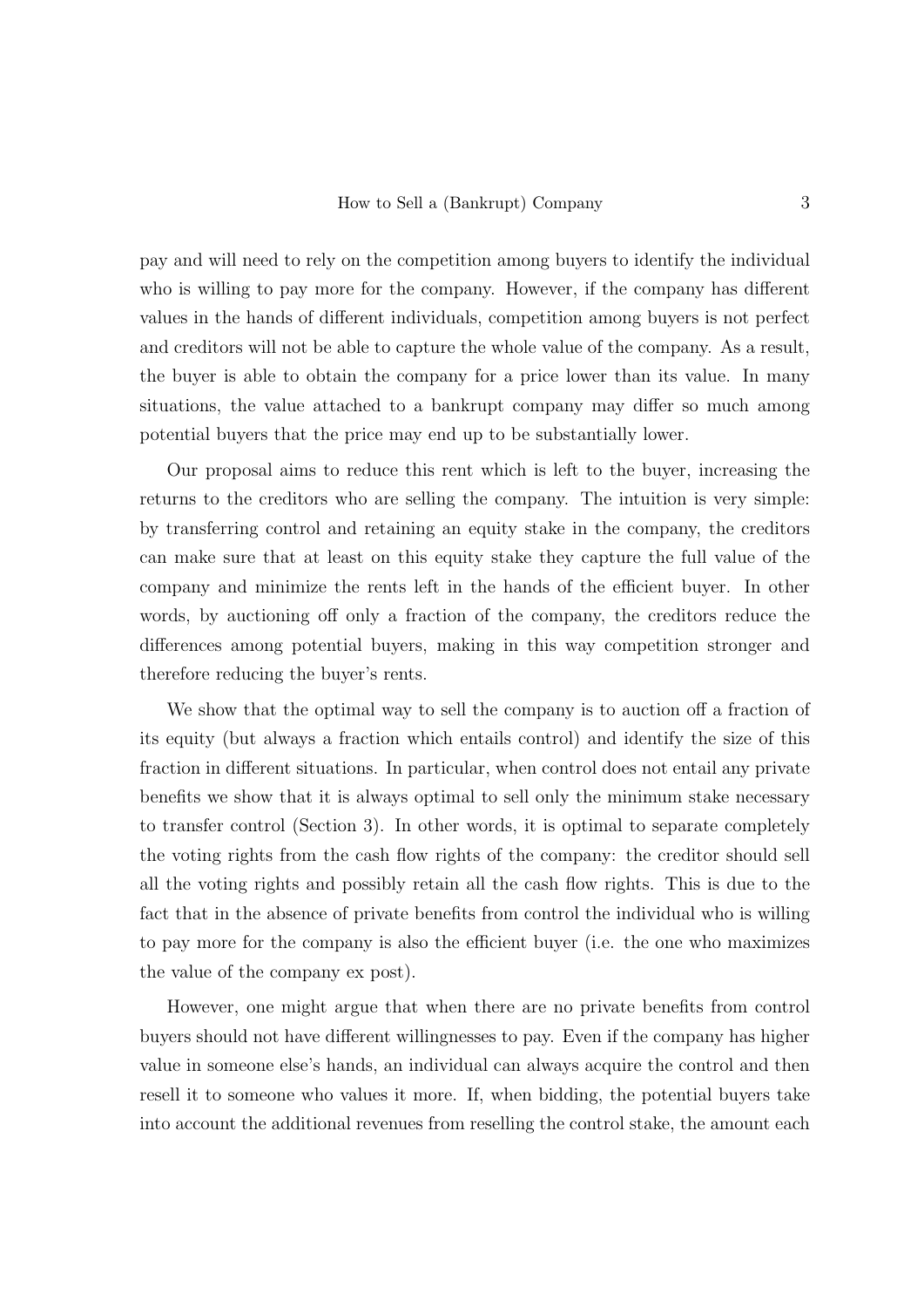buyer is willing to pay contains a common component, due to the option to resell. We show that even in this case it is still optimal to auction off only the minimum control stake of the company (Section 4). In fact, when reselling the company, a seller will be able to capture only part of the value the company in the hands of the buyer. Therefore the value of the option to resell in general does not reflect the full increase in the value of the company due to the transfer of control. By retaining a minority stake instead the creditors can guarantee themselves the whole increase in the company's value on this stake.

When the control of the firm in distress entails some private benefits, it is no longer optimal to sell only the minimum control stake. Private benefits of control, in fact, create a trade off between ex post and ex ante efficiency, since the bidder who is willing to pay the most for the minimum control stake of the company might not be the one who maximizes the company's value. However, it might still be optimal for the creditors to retain part of the equity stake of the firm (Section 5), but not necessarily the minimum stake necessary to transfer control. In other words the creditors do not want to separate completely the voting rights from the cash flow rights of the company. Bundling these rights together but retaining as much as possible of the cash flow rights of the firm allows the creditors to maximize their returns and to attract the most buyer in whose hands the company's value is highest. The optimal mechanism is then an auction of the lowest control stake that renders this buyer also the individual with the highest willingness to pay for the company. In so doing the creditors maximize the price paid by the buyer for the control stake of the company (the voting rights) and, at the same time, the value of the minority stake (the cash flow rights) left in their hands.

In most of our analysis the choice of the selling procedure which maximizes the creditors' revenues does not imply a trade-off between ex-post and ex-ante efficiency. Indeed, the mechanism which we derive as optimal also allocates the company in the hands of those who maximize its value (and in the case of private benefits we adjust the fraction sold so that this result is still true). However, creditors have also the option to further increase their proceeds by introducing a reservation price. This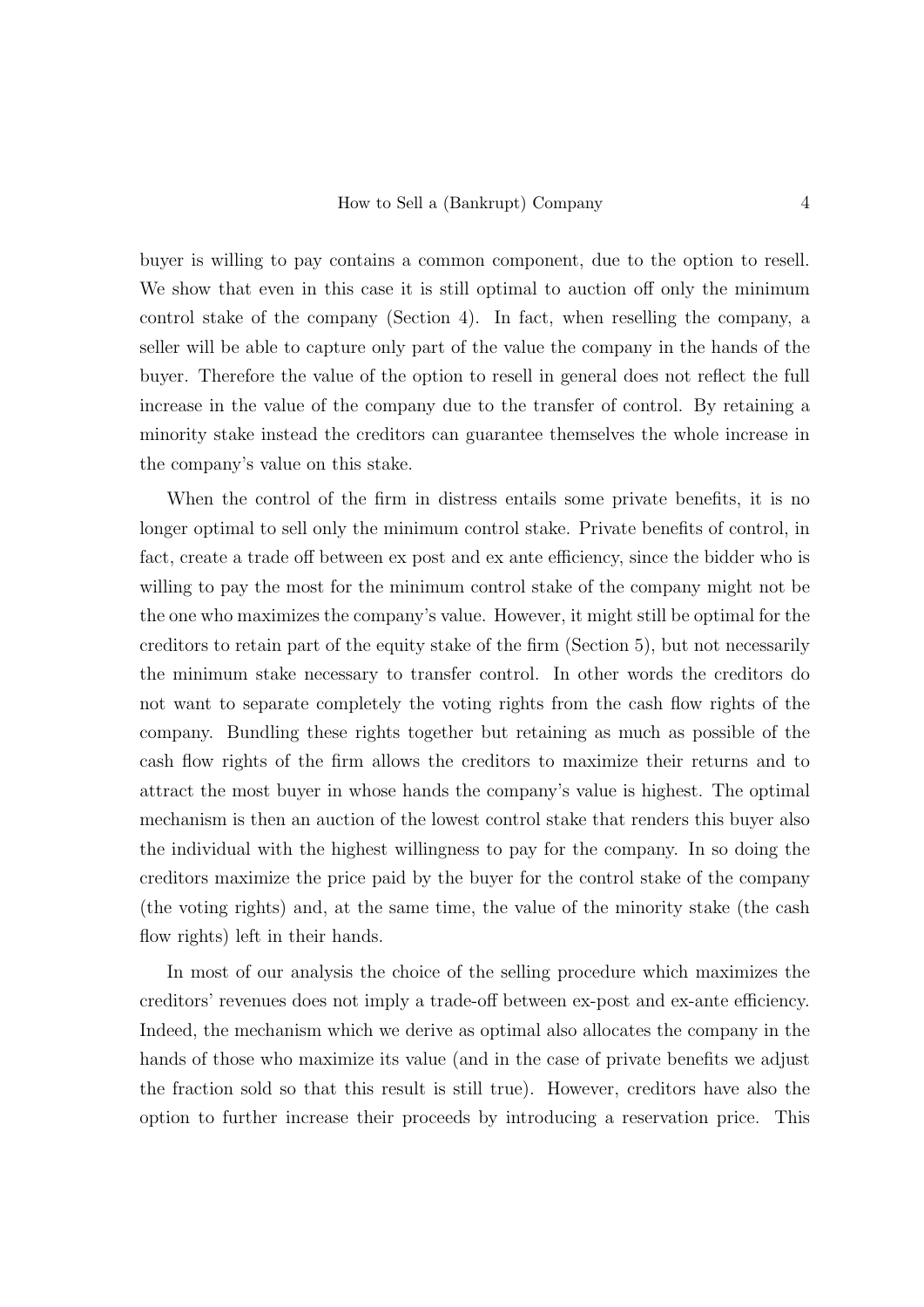introduces a trade-off between ex-ante and ex-post efficiency, since a reservation price entails a loss in ex post efficiency. We show that reducing the fraction of the equity auctioned off reduces the ex-post inefficiency associated with the reservation price. In other words, when the seller uses a reservation price, reducing the control stake auctioned off improves both ex-post and ex-ante efficiency.

A question that comes to mind, given the results described above, is whether this bankruptcy procedure could be implemented in a decentralized way. In other words, whether it is possible to transform the firm in distress in an all equity company, distribute the shares of this company to the creditors and leave them free to decide the fate of this new all-equity company. This would be equivalent to a privatization of the bankruptcy procedure. In Section 6 we show that this procedure may achieve the same revenues obtained by the centralized procedure (i.e. the optimal selling procedure discussed above). However, this is only one of a whole set of equilibria of the creditors' tendering game. Some of the equilibria of this game may be inefficient and prevent the creditors from maximizing their returns since each creditor may have an incentive to free-ride on other creditors when deciding whether to transfer the control of the company in the hands of the efficient buyer. In other words, a bankruptcy law that disciplines and centralizes the creditors behaviour in bankruptcy may be preferred to privatizing the bankruptcy procedure.

The main result of our analysis can shed light on some of the features of observed bankruptcy cases. Usually, an observed increase in the creditors' equity stake at the end of a bankruptcy restructuring is explained by the need to increase monitoring by large shareholders (see for example Gilson (1990)), or more generally by the fact that an increase in the creditors' stake might affect the value of the company. This paper suggests that this might simply be the best way for the creditors to sell the firm and recuperate as much as possible of their credits.

The analysis of this paper is relevant not only for the change of control in a bankruptcy procedure, but also for any transfer of control. The reason we are focusing on bankruptcy is that this is a natural environment in which a party (the creditors) is the owner of a company and would rather sell for the highest possible return.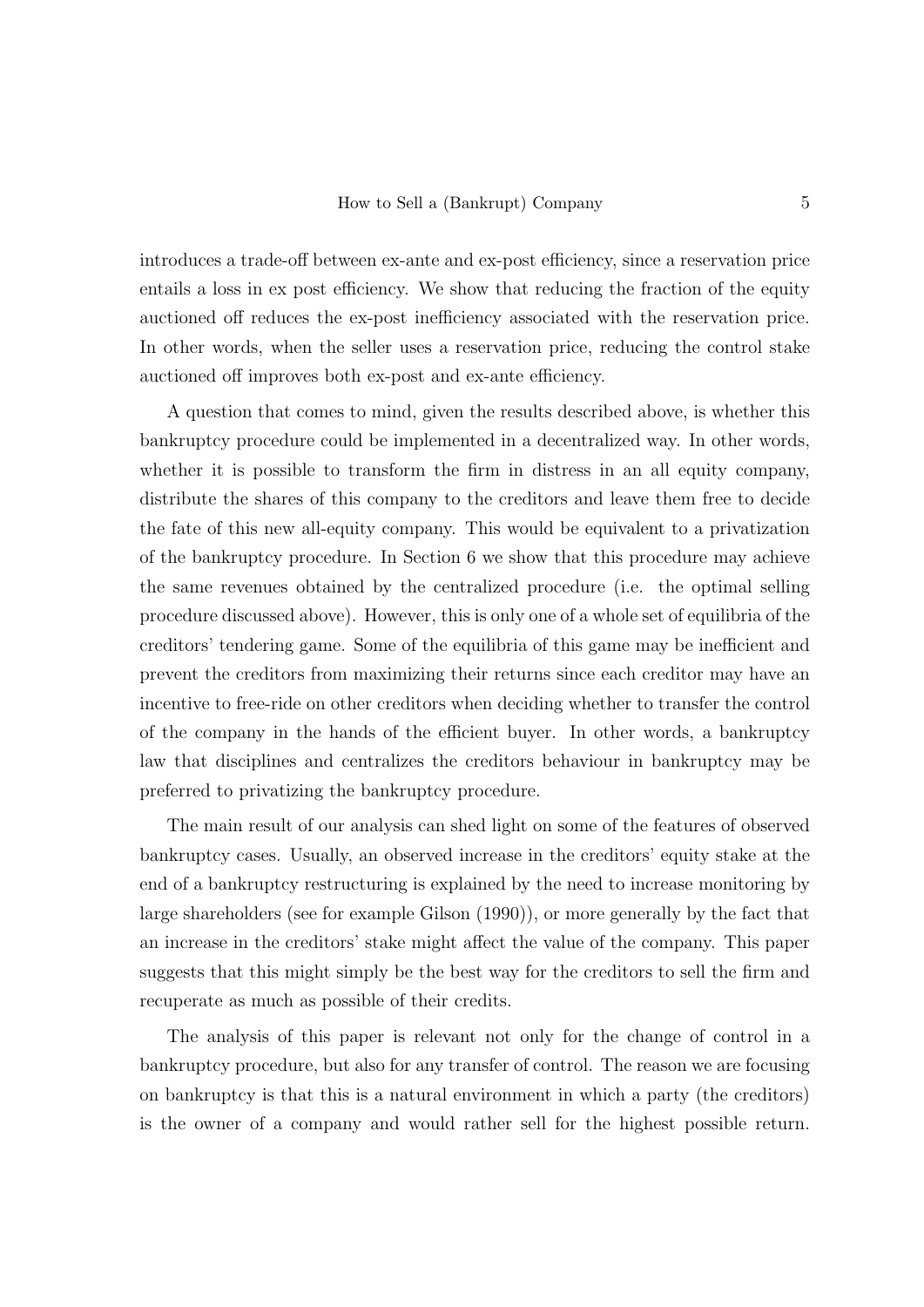Whenever the transfer of control takes place in a non decentralized way, our result still applies. An interesting other case to which our result applies is the spinoff of a division of the company. In this case we show that the selling party (the original company) has an interest in retaining an equity stake in the spinoff company. Therefore, the IPO should be done only for a fraction of the equity and the remaining shares should be sold in the market afterwards. In the next section we relate our paper to other papers that focus on the transfer of control, and show how our results apply in that context.

The rest of the paper is structured in the following way. We review the related literature in Section 2. Section 3 presents the main result of the paper in the absence of any private benefit from control and under the assumption that potential buyers cannot trade among themselves their acquired stake in the company. In Section 4 we prove that the same result holds when we remove the latter assumption. We then analyze in Section 5 how the result generalizes to the case in which the control of the company entails private benefits. Section 6 suggests how to implement the optimal selling procedure of the bankrupt company and analyzes the possibility of privatizing it. Section 7 concludes.

### 2. Related Literature

The literature on bankruptcy is vast. However, very little of it is focused on how to sell a bankrupt company and in general on the protection of creditors' claims. This is the reason why the papers most closely related to ours are concerned mainly with the transfer of control rather than with bankruptcy (Zingales 1995, Bebchuk 1994). This is consistent with our claims that the results of our analysis are relevant for any transfer of control even outside a bankruptcy procedure.

Zingales (1995) is the closest paper to ours. It analyzes how the owner of a firm can extract the highest possible surplus from a raider. Zingales shows that the incumbent may want to sell the minority stake of the firm on the stock market before facing the raider, in order to free-ride on any increase in the value of the firm induced by the transfer of control. The main difference with our analysis lies in the fact that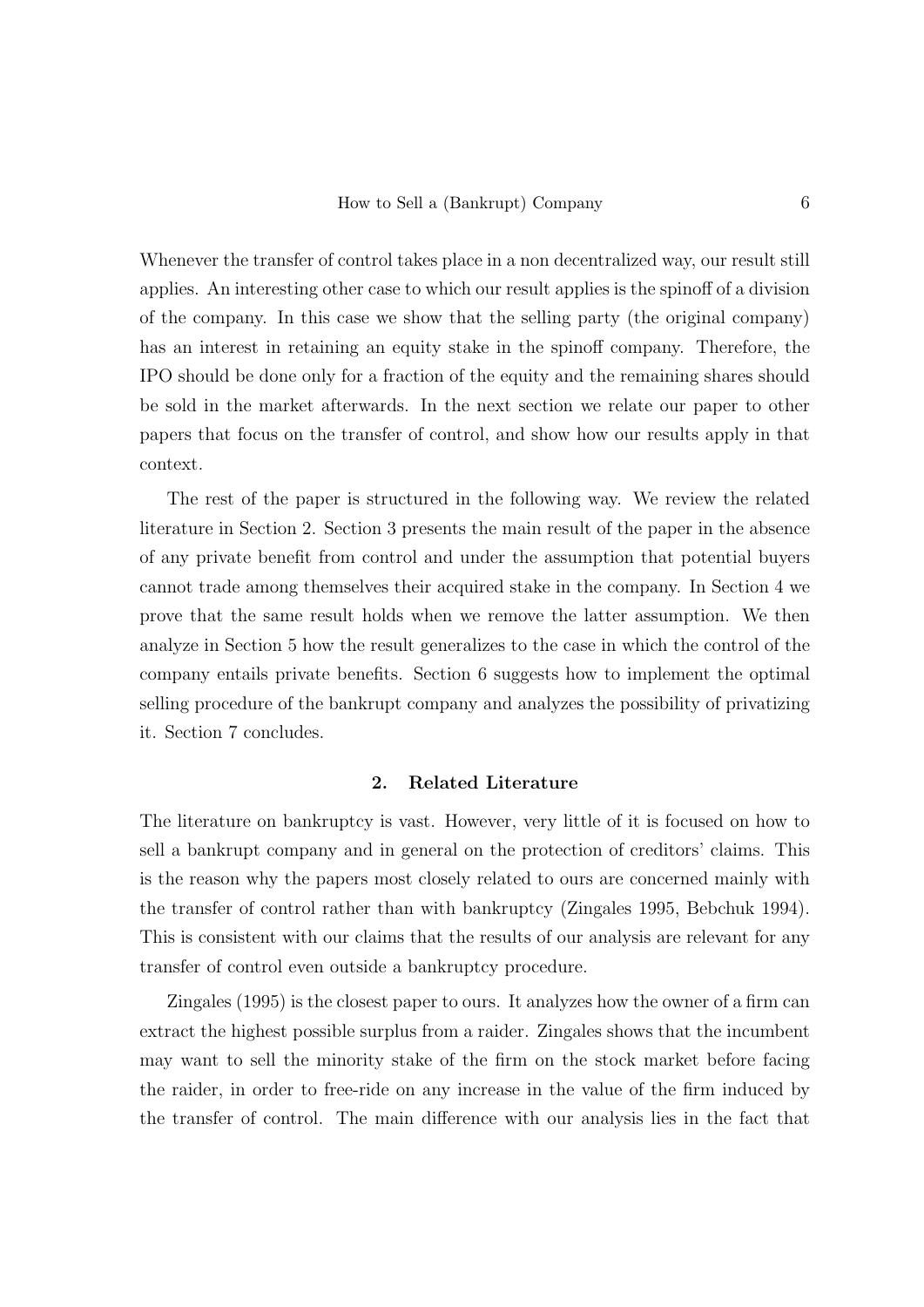Zingales focuses on the case in which only one raider is planning to take over the firm, while we consider the case where there is competition among potential buyers for the company.

In Zingales (1995), the incumbent, if he owns the entire company when bargaining with a unique potential buyer, will not be able to extract any additional surplus from the raider by selling only the control stake of the firm. In fact, when the incumbent bargains with the raider, the reservation price that makes him indifferent between selling or not the firm will adjust. As a result, the amount of surplus the incumbent will be able to extract is the same whatever stake of the company is sold. However, this is not true if the incumbent has transformed the minority stake of the firm in cash in advance by selling it on the stock market. Therefore, in Zingales (1995) the only way in which the incumbent will be able to maximize the rent he extracts from the raider, even in the absence of private benefits from control, is by selling the minority stake of the firm on the stock market in advance.

In our analysis, this is not true. Indeed the presence of competition among potential buyers for the firm prevents the reservation value of the incumbent (the creditors in our case) from adjusting when selling only the control stake. Therefore it is strictly optimal for the creditors to retain the minority stake of the firm so as to extract the highest surplus from the potential buyers.<sup>3</sup>

The other paper on the transfer of control that is relevant for our analysis is Bebchuk (1994). This paper analyzes the efficiency properties of different procedures for the sale of control of a company in the presence of private benefits from control. Bebchuk shows that a procedure that does not give any say to the minority shareholders of the company (market rule) may result in inefficient transfers of control, while a procedure that does give a veto power to minority shareholders (equal opportunity rule) may prevent efficient transfers of control. The paper is closely related to the analysis we present in Section 5.

<sup>3</sup>Also in the case in which there is only one potential buyers, if the incumbent does not know the buyer's willingness to pay, our result holds, and it is optimal to use the number of shares sold as a screening device (Cornelli and Li 1997).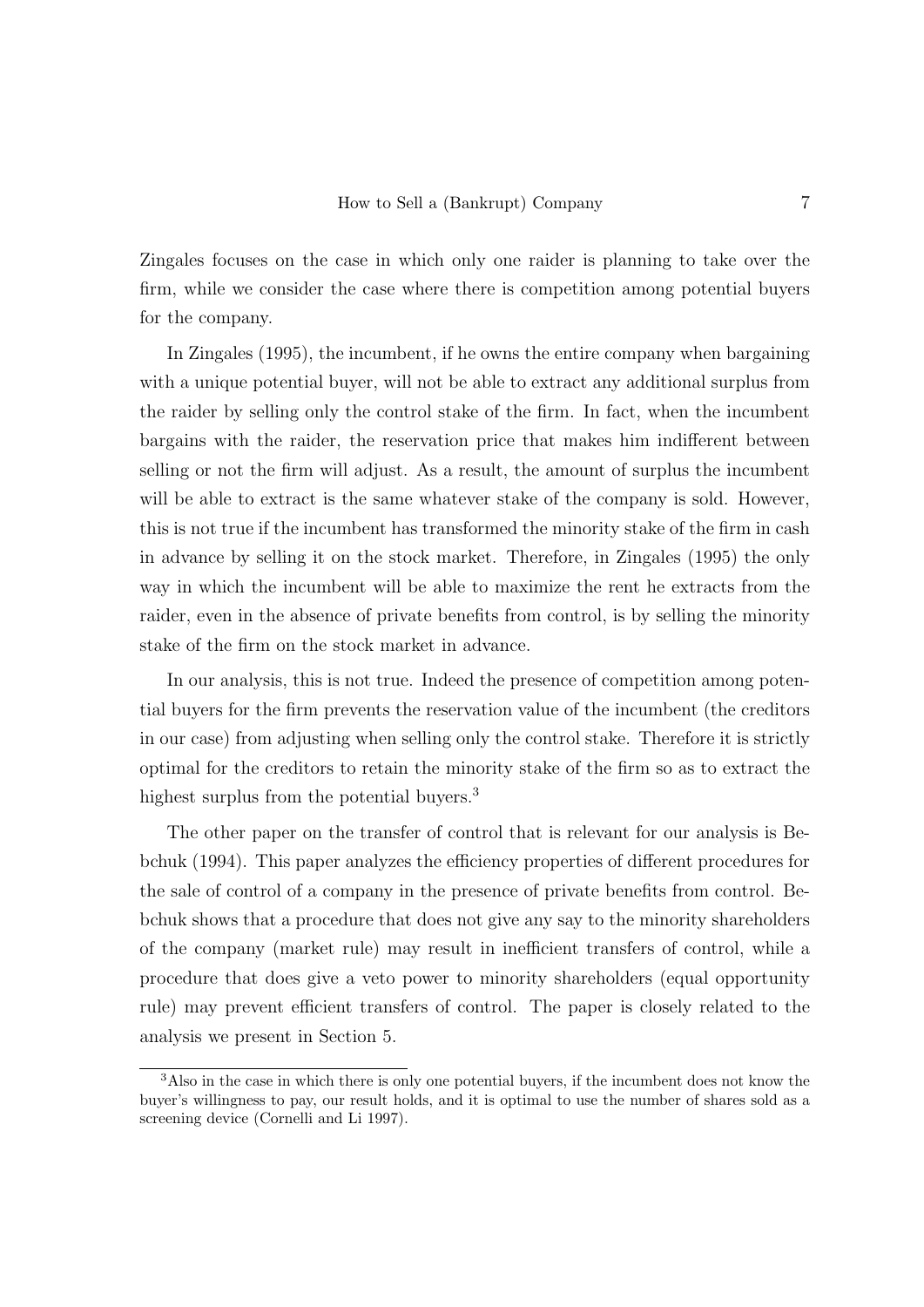In Bebchuk (1994) the critical condition that yields (ex post) inefficiencies in the transfer of control is whether the private benefits of the seller and the buyer of the company are positive or negatively correlated with the benefits that are shared by the minority shareholders. The equivalent condition in our analysis (Section 5 below) is whether the private benefits of potential buyers are positively or negatively correlated with the public or transferable benefits associated with their shareholding. The main difference with our analysis is that, since we consider a structured procedure, creditors with minority stake will not free-ride, hence the transfer of control will always be ex-post efficient. However, the correlation between private and public benefits will determine the proportion of shares in excess of the minimum necessary to transfer the control that creditors will decide to auction off. In a privatized bankruptcy procedure, however, creditors have an incentive to free-ride and ex-post inefficiencies may arise (Section 6).

Another paper of relevance for our analysis is Riley (1988). This paper shows that in the sale, for example, of oilfields the expected revenue of the seller is raised by using royalty rates. In other words the seller increases its revenues by making the winner's payment a function of the information revealed during the auction and of any signal of the value of the object auctioned off that might become available after the oilfield is sold. The relationship with our analysis can be seen in the similarity between royalty rates and cash flow rights. However, Riley's result holds only when the values of the oilfield in the hands of the potential buyers are correlated across buyers (the case analyzed is affiliated values) while our result holds also when the firm's values in the hands of potential bidders are independent (see Section 3).

In particular, in Riley (1988) royalty fees allow the price paid by the winning bidder to depend on the entire information on the value of the oilfield revealed during the auction as well as on any information revealed after the auction. Whenever the information revealed does not affect the values of the oilfield to potential buyers, royalty fees do not affect the seller's revenue.

Our result instead holds also when the information revealed in the auction does not affect the different values of the firm in the hands of potential buyers. Indeed, our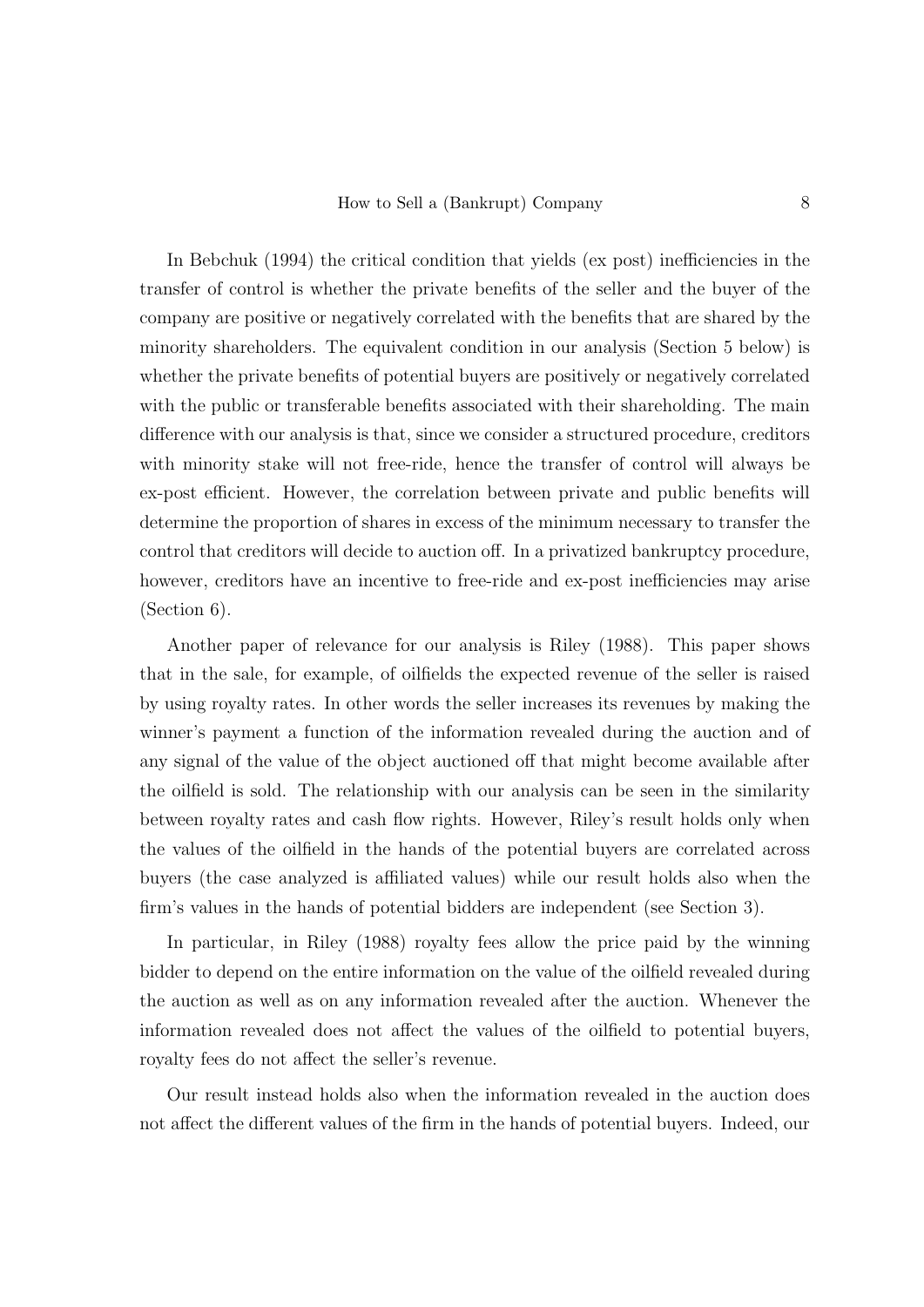result depends on the fact that it is possible to transfer the control of a firm without necessarily transferring all the cash flow rights.

Finally, few recent papers have discussed the role of auctions in bankruptcy. Baird (1986) and Aghion, Hart, and Moore (1992) argue that in a world without cash or credit constraints (like the one we are analyzing) auctions are an efficient bankruptcy procedure, distributional issues not withstanding. We do not disagree with this point. However, we argue that an auction achieves ex post efficiency (since it allocates the firm's control optimally) but does not necessarily maximize the creditors' proceeds, if the creditors are required to auction off the entire company, as it usually happens in bankruptcy procedures. In other words, modifying the procedure so as to allow the creditors to auction off only the control stake of the firm may increase creditors' revenues. Notice that the fact that it is optimal for the creditors to retain an equity stake in the company has the flavor of non-cash auctions (as in Aghion, Hart, and Moore (1992) and Rhodes-Kropf and Vishnathan (2000)), where bidders may offer to the seller equity stakes in the company. However, we show below that in our set-up it is never optimal for the bidders to spontaneously offer equity stakes (since it reduces their rent) and therefore it is up to the sellers (the creditors) to obtain it by reducing the control stake sold.

#### 3. How to Sell the Company

Let us consider a firm, whose capital structure consists of common stock and straight debt, which has declared bankruptcy. The debt is owned by N creditors.

Creditors may be compensated with cash and with share participation in the reorganized firm. We rule out the possibility to compensate creditors through debt claims in the re-organized firm. In what follows we show that this implies no loss in generality.

How the creditors share the returns from the re-organization of the firm is not relevant for our analysis: our result holds true whatever way the creditors choose to share the returns. The only thing that is relevant from our view point is the sum of the returns to all creditors.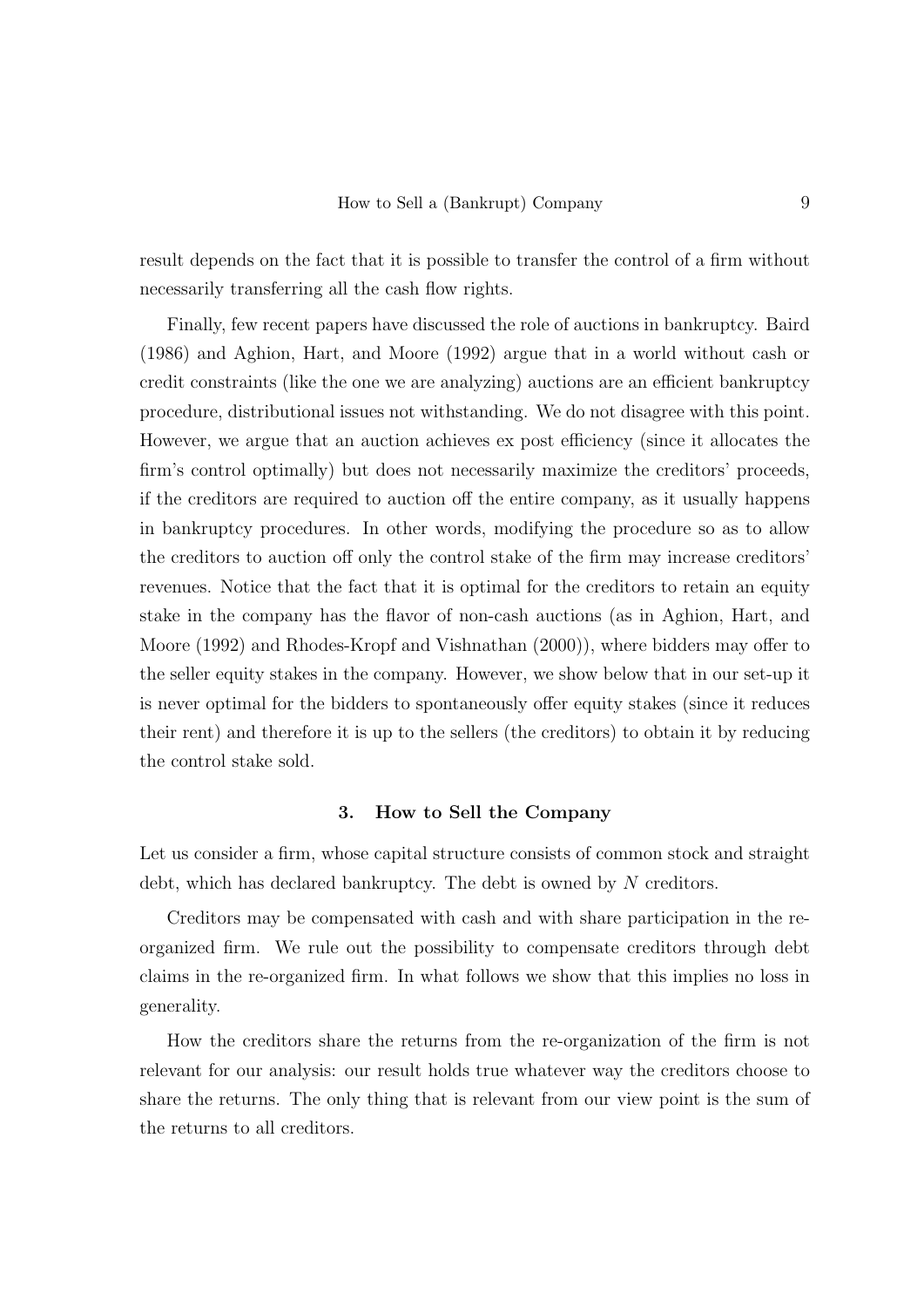We characterize the optimal way to sell this company. Assume that the value of the firm depends on who acquires the control stake of the firm. In particular we take the company to have different values depending on who obtains the control. Let us denote the value of the firm in the hands of individual  $i$  as  $V_i$ . We further assume that an individual does not need to acquire all the shares of a firm to have the control. In particular we take  $0 < \underline{\alpha} < 1$  to denote the amount of shares necessary to have the control of the firm.<sup>4</sup>

In this section we assume that these values  $V_i$  are specific to each potential buyer and are independent across them (private values). The next section however considers the case in which whoever obtains the control of the firm can resell it to someone who could increase the company value. If in this way the original buyer could increase his payoff, the resulting situation would be one of common rather than private values. Finally, in Section 5 we analyze the case in which the control of the firm entails private benefits from control.

All three cases are analyzed in two scenarios. First we consider the full information case with two potential buyers and assume that the mechanism to allocate control is an auction. All the intuition of the results can be obtained from the full information case. However, one may object that when the seller knows perfectly well what is the buyers' willingness to pay, he does not need to set up an auction: he will just make a take-it-or-leave-it offer to the buyer with the highest willingness to pay and extract all the surplus from the buyer. Of course, this is not a realistic situation: creditors do not know what will be the firm's value in the hands of other investors. Therefore, we also develop a general model with asymmetric information where we prove that the auction is optimal. This is done in order to make sure that our recommendation (not to sell the entire company) does hold in the realistic situation in which creditors do not know the potential buyers' willingness to pay.

One may argue that—although auctions have been recommended as the best method to sell the company in a bankruptcy procedure—in reality other methods

<sup>&</sup>lt;sup>4</sup>We take  $\alpha$  to be exogenous in the paper, we discuss in the conclusions what is the optimal level of  $\alpha$  if the creditors are free to choose the control stake of the bankrupt firm.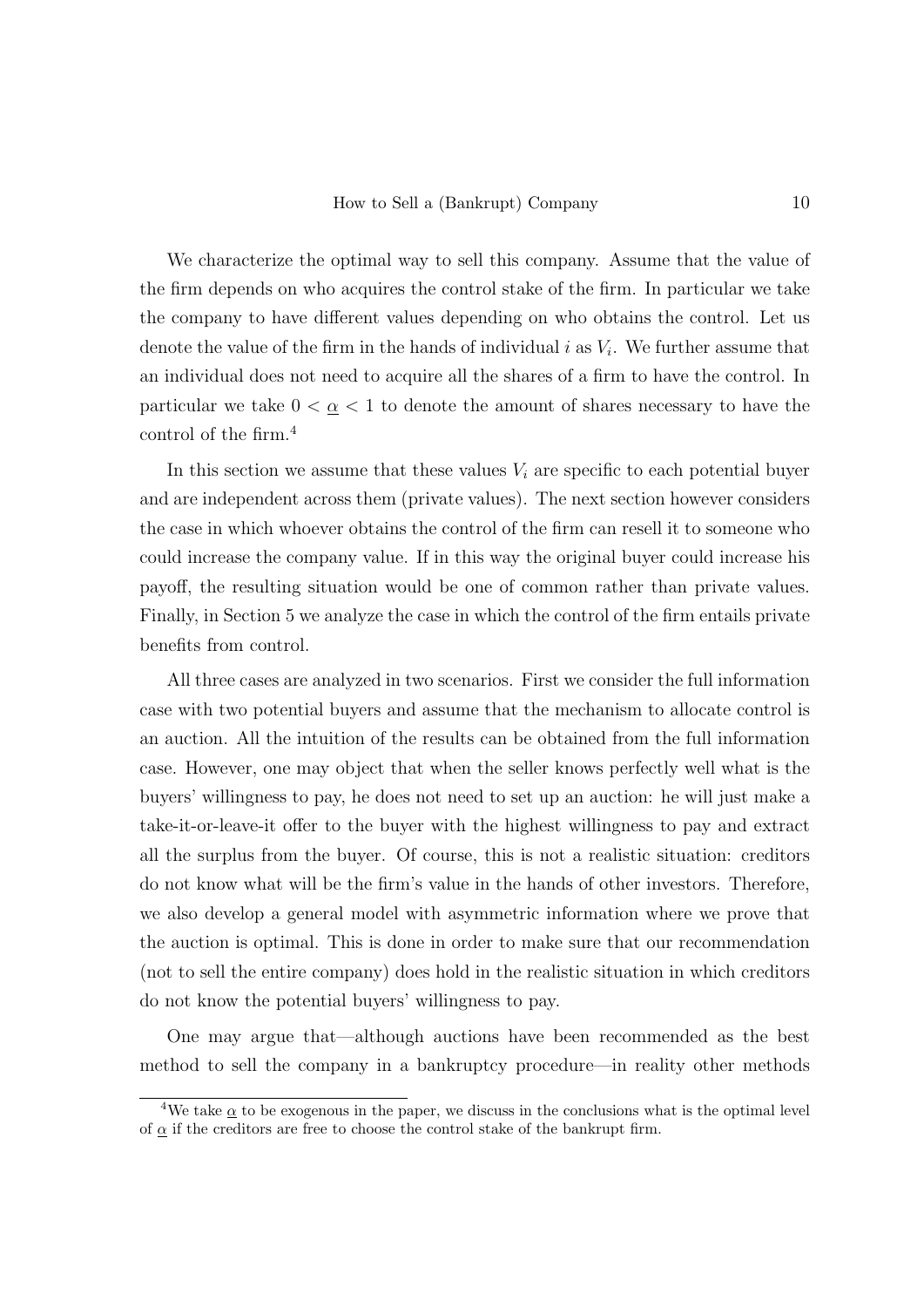are used (for example, Chapter 11 is a bargaining procedure). In the context of our paper the auction is only one of the optimal selling procedures which can be used. Other indirect mechanisms will implement the optimum. We use an auction only because it is easier to convey the intuition in that context. What is important is that any optimal mechanism will involve the sale only of a control stake of the company.

## 3.1. The Perfect Information Case

Consider a situation in which there exist only two potential buyers, labelled 1 and 2, for the insolvent firm, none of them a creditor.<sup>5</sup> Each potential buyer has a specific plan on how to run the company if in control and the firm, under his control, has value  $V_1$  and  $V_2$ , respectively. Without loss of generality, let us assume that  $V_1 < V_2$ . We assume that the entire valuation  $V_i$ ,  $i = 1, 2$ , represents the firm's market value, transferable and public, and the control of the firm does not yield any private benefit. We analyze the case with private benefits in Section 5.

We show that in this situation it is never optimal for the creditors to sell the entire company. If the creditors sell the entire company through an auction, the unique equilibrium of the auction is such that buyer 2 obtains the firm at the price  $V_1$ <sup>.6</sup> This is ex post efficient, since the value of the firm is maximized in the hands of buyer 2. However, the creditors could have obtained a higher revenue by structuring the auction differently.

Assume instead that only the minimum number of shares necessary to have control,  $\alpha$ , is auctioned off.<sup>7</sup> Then buyer 2 buys  $\alpha$  shares and obtains the control, paying

<sup>&</sup>lt;sup>5</sup>This assumption is needed to simplify the analysis of the equilibrium outcome of the auction. Indeed, in the event that a potential buyer is one of the creditors there would exist incentives for him to overbid as exemplified in Burkart (1995) and Bulow, Huang, and Klemperer (1999). The result presented below, however, still holds.

 $6$ Notice that the equilibrium described is the unique trembling-hand-perfect equilibrium of this simple auction game. Here trembling-hand perfection is used in a standard way to prevent bidder 1 from submitting a bid (not selected in equilibrium) that exceeds the value the firm has in his hands. Notice also that this result holds true when the auction is structured as a first price auction.

<sup>&</sup>lt;sup>7</sup>We discuss in the conclusions the case in which  $\alpha$  is endogenized and the creditors can choose the voting structure of the control shares.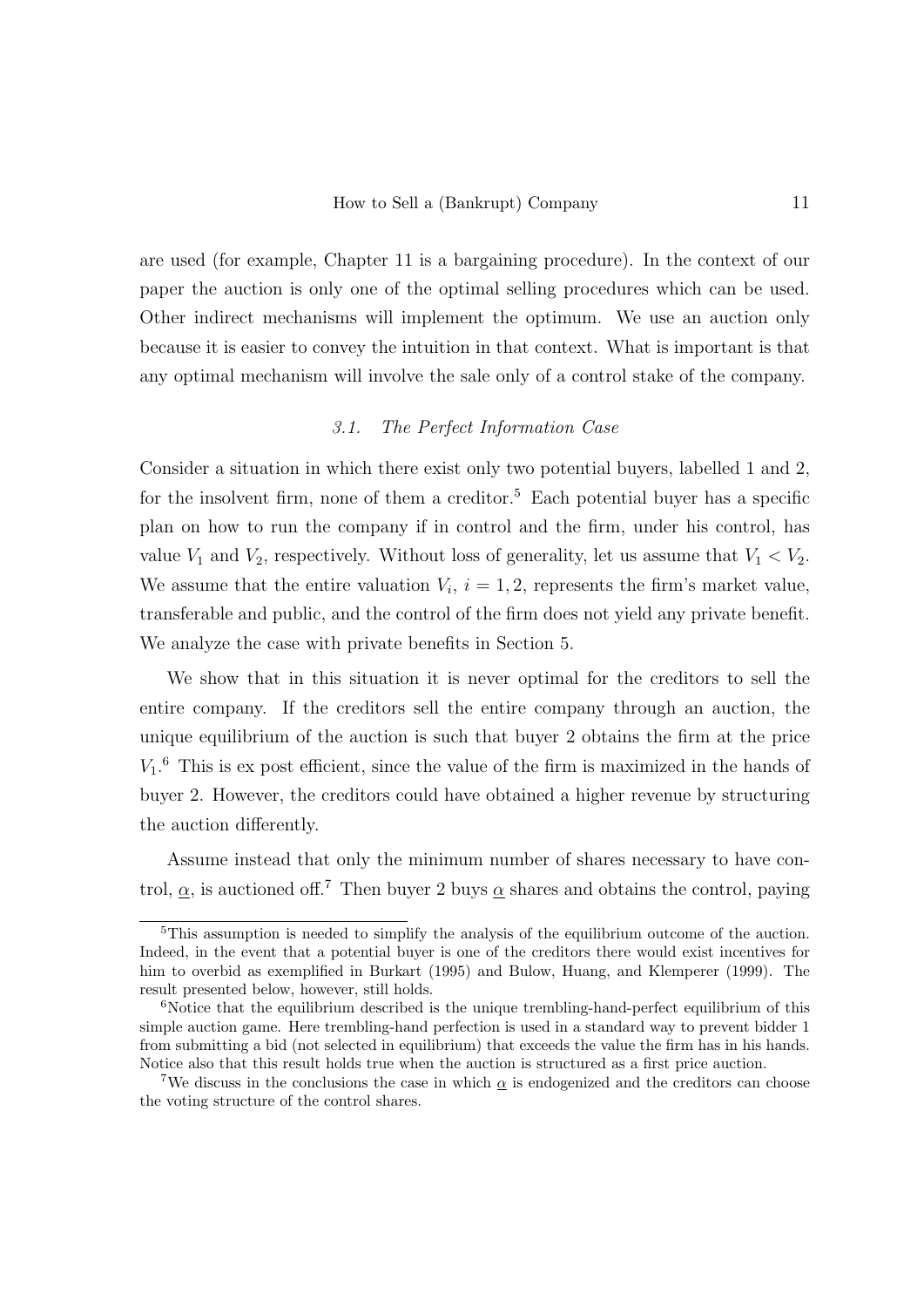$\underline{\alpha}V_1$ . The creditors are now left with a minority stake  $(1 - \underline{\alpha})$  of a firm whose total value is  $V_2$ . The total revenue accruing to the creditors are:

$$
\underline{\alpha}V_1 + (1 - \underline{\alpha})V_2 > V_1. \tag{1}
$$

Notice that, unless the creditors decide to auction off only the control stake of the firm, the competition between the two buyers never leads to the equilibrium bid  $[\underline{\alpha}V_1 + (1 - \underline{\alpha})V_2]$ . In other words, the buyers never voluntarily bid for only a fraction of the firm, since bidding for the entire firm maximizes the surplus appropriated by the winner,  $(V_2 - V_1)$ .

Of course, another way to obtain the same revenues is to auction off the entire firm with a reservation price of  $\alpha V_1 + (1 - \alpha)V_2$ . The possibility to auction off only the control stake of the firm is then useful to identify the highest credible reservation price. However, in a perfect information setting it is not meaningful to talk about reservation price (since the seller knows the buyers' willingness to pay), so we will discuss reservation prices only in a setting of asymmetric information, where we can look for the optimal way to sell the company (instead of assuming that the company is sold through an auction).

# 3.2. The Private Information Case

Let us now assume that each valuation  $V_i$  is private information of buyer i but it is common knowledge that each  $V_i$  is drawn independently from the same distribution function  $F(\cdot)$  over the interval  $[0, \overline{V}]$ , with density  $f(\cdot)$ . If  $V = (V_j)_{j \in N}$ , and  $V_{-i}$  $(V_j)_{j\in N, j\neq i}$ , we can define

$$
G(V) \equiv [F(V_j)]^N
$$

and

$$
G_{-i}(V_{-i}) \equiv [F(V_j)]^{N-1}
$$

with corresponding densities  $g(V)$  and  $g_{-i}(V_{-i})$ .

Let us look at the selling procedure which maximizes the creditors' revenue.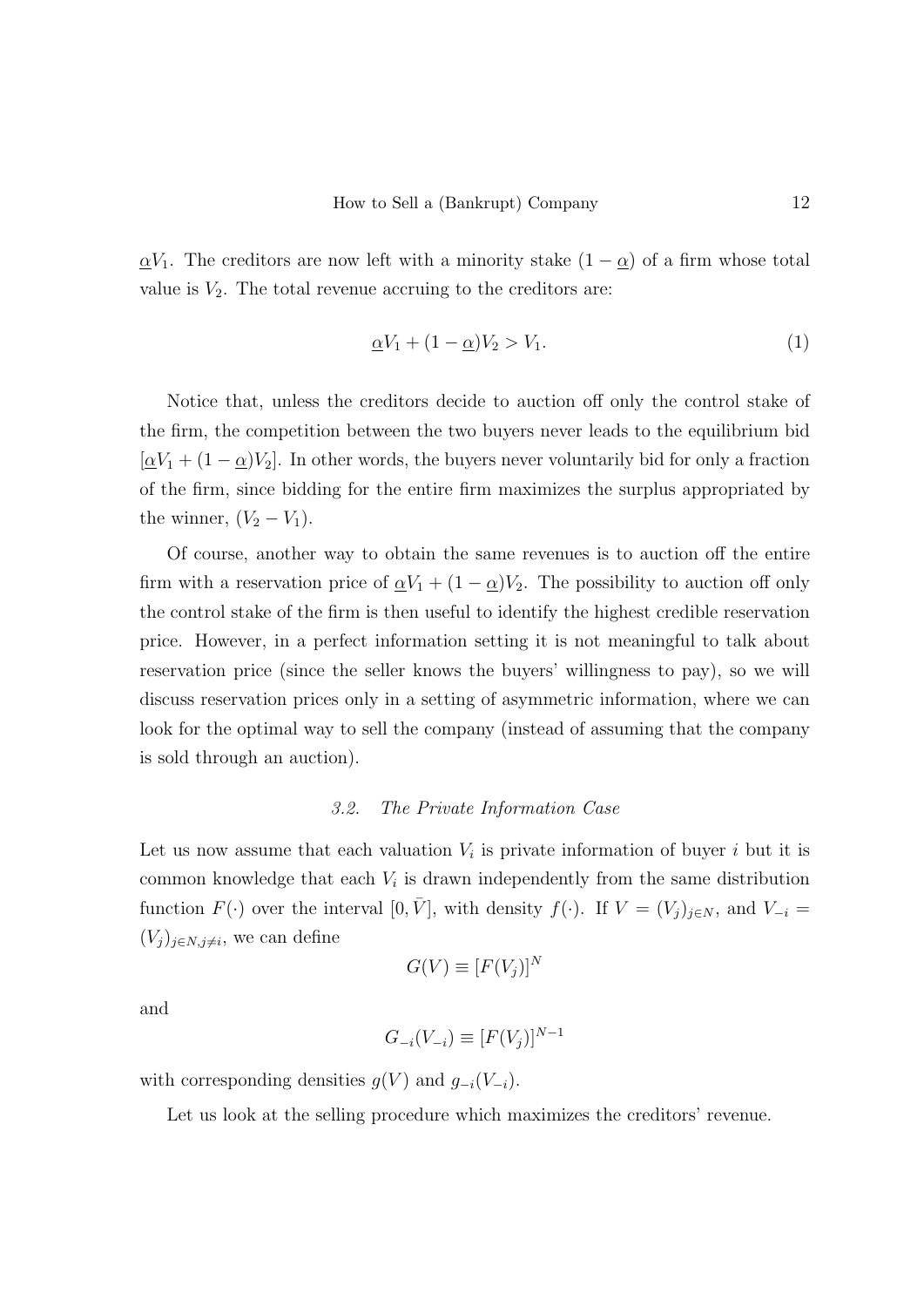By the Revelation Principle, it is possible to restrict attention to the direct revelation mechanisms where the buyers simultaneously announce their valuation  $\tilde{V}_i$  to the creditors and the creditors choose the mechanism  $\{p_i(\tilde{V}), t_i(\tilde{V}), \alpha\}$ , where  $p_i(\tilde{V})$ is the probability that buyer i gets control;  $t_i(\tilde{V})$  is the amount he has to pay and  $\alpha$  is the proportion of shares sold. We look for a Bayesian Nash equilibrium of this mechanism in which buyers truthfully reveal their own valuations.

If the firm has value  $V_i$  under the control of buyer i, then his expected payoff when declaring  $\tilde{V}_i$  is given by the value of his equity stake minus the payment to creditors:

$$
U_i(V_i, \tilde{V}_i) \equiv \int_{V_{-i}} \left\{ \alpha V_i \ p_i(\tilde{V}_i, V_{-i}) - t_i(\tilde{V}_i, V_{-i}) \right\} g_{-i}(V_{-i}) dV_{-i}.
$$
 (2)

The creditors revenues are given by the total payments from the buyers plus the expected value of the minority stake remaining in their hands:

$$
\int_{V} \left[ \sum_{i} t_{i}(V) + \sum_{i} [1 - \alpha] V_{i} p_{i}(V) \right] g(V) dV. \tag{3}
$$

The creditors maximize their revenues in (3) with respect to  $\alpha$ ,  $p_i$  and  $t_i$  subject to several constraints. The individual rationality constraint (which guarantees that each buyer is willing to participate):

$$
U_i(V_i, V_i) \ge 0, \ \forall i \in N, \ \forall V_i \in [0, \bar{V}], \tag{4}
$$

the incentive compatibility constraint (which guarantees that each buyer will declare his true value  $V_i$ )

$$
U_i(V_i, V_i) \ge U_i(V_i, \tilde{V}_i), \ \forall \tilde{V}_i \in [0, \bar{V}], \ \forall i \in N, \ \forall V_i \in [0, \bar{V}], \tag{5}
$$

and

$$
\sum_{i} p_i(V) \le 1,\tag{6}
$$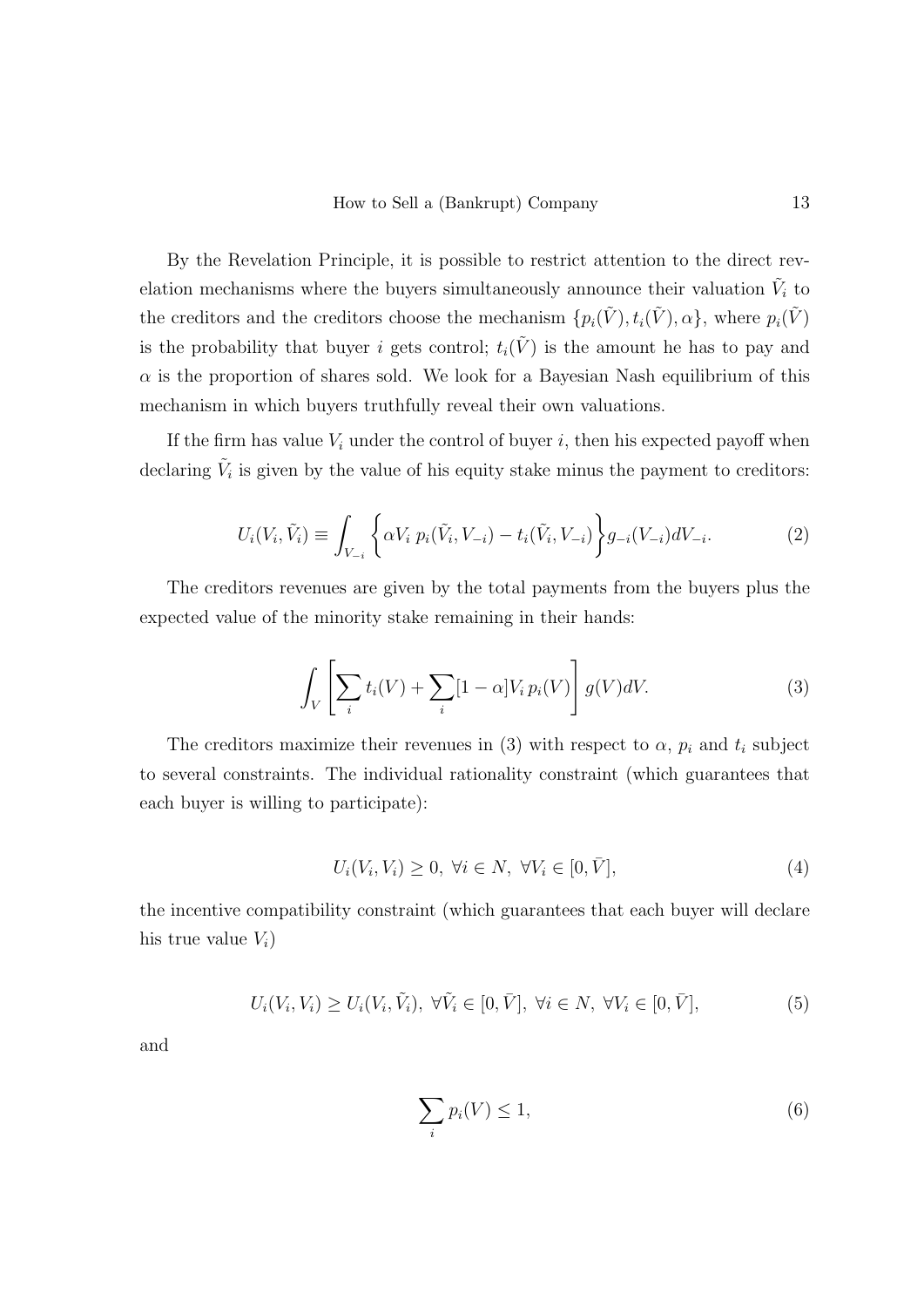$$
\underline{\alpha} \le \alpha \le 1. \tag{7}
$$

The incentive compatibility condition, constraint (5), can be rewritten as a maximization problem. The first and second order conditions of such problem are then necessary to guarantee that truth telling is optimal for all the bidders. Following Myerson (1981), we show in Appendix A.1 how we can utilize the first order conditions of  $(5)$  to transform the objective function of the creditors  $(3)$  into the following:

$$
\int_{V} \left\{ \sum_{i} \left[ V_i - \alpha \frac{1 - F(V_i)}{f(V_i)} \right] p_i(V) \right\} g(V) dV \tag{8}
$$

We can now derive what is the best way in which creditors should sell the company.

**Proposition 1.** If  $F(V)$  has a monotonic increasing hazard rate, the optimal selling procedure is an auction where the creditors sell  $\alpha$  shares to the highest bidder.

**Proof:** The objective function (8) is decreasing in  $\alpha$ , therefore it is optimal to set  $\alpha$ as low as possible. Once we set  $\alpha = \alpha$  the problem coincides with Myerson (1981)'s optimal auction problem. Hence the optimal selling procedure is an auction. Further, by looking at the second order conditions of the incentive compatibility problem (5) derived in Appendix A.1 it is easy to see that they are satisfied for a constant  $\alpha = \alpha$ .

Therefore, also in a general set-up it is always optimal to sell the minimum possible number of shares,  $\alpha$ .

Notice that the above selling mechanism is ex-post efficient, since the firm is allocated in the hands of the investor who maximizes its value. However, this is due to the fact that we ignored the possibility to impose a reservation price. In the corollary below we introduce this possibility.

Corollary 1. It is optimal for the creditors to sell the company to buyer i only if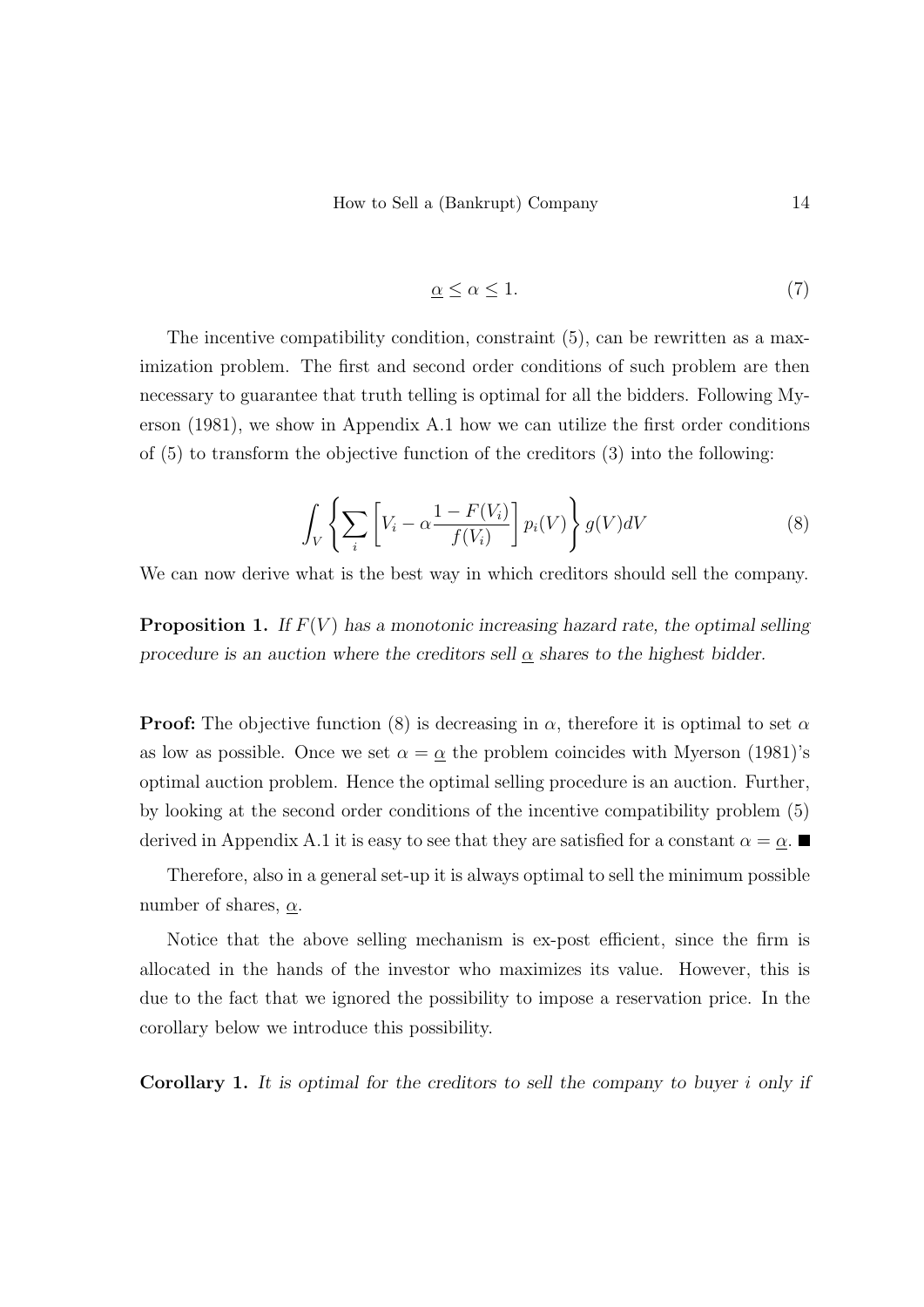$V_i \geq V^*$ , where  $V^*$  is defined so that

.

$$
V^* - \underline{\alpha} \frac{1 - F(V^*)}{f(V^*)} = 0
$$

**Proof:** It is easy to see that if  $V_i < V^*$  then  $V^* - \frac{\alpha^{1-F(V^*)}}{f(V^*)} < 0$  and it is therefore optimal to set  $p_i(V) = 0$ .

The reservation price introduces a trade-off between ex ante and ex post efficiency. Setting a reservation price increases the creditors' expected revenues, but it introduces some ex post inefficiency. This inefficiency arises when the buyer with the highest willingness to pay has a valuation  $V_i$  lower than  $V^*$  (or, in terms of the auction, his bid is below the reservation price). In this case the firm will not be sold, although its value is maximized in the hands of that buyer.<sup>8</sup>

An important observation, however, is that the inefficiency introduced by imposing a reservation price is reduced if we do not sell the entire company. In fact, if we sell a fraction  $\alpha$  of the company,  $V^*$  is given by  $V^* - \alpha[1 - F(V^*)]/f(V^*) = 0$ . Since we are assuming that  $F(V_i)$  has a monotonic increasing hazard rate  $h(V_i) = f(V_i)/[1-F(V_i)],$  $V^*$  decreases if  $\alpha$  decreases:

$$
\frac{\partial V^*}{\partial \alpha} = \frac{h(V^*)}{1 + \alpha \left(\frac{d h(V^*)}{d V^*}\right)} > 0.
$$

In other words, if creditors sell a lower fraction of the company, the reservation price also decreases and, consequently, the ex-post inefficiency introduced by the reservation price is reduced. Therefore, reducing the fraction of equity sold increases both ex ante and ex post efficiency.

<sup>8</sup>We are assuming that the firms has no value if it remains in the hands of the creditors. It is possible to assume that the firm has a value also in the hands of creditors and this introduces an additional reason for introducing a reservation price (that does not increase ex post inefficiency). All the results of the paper will hold.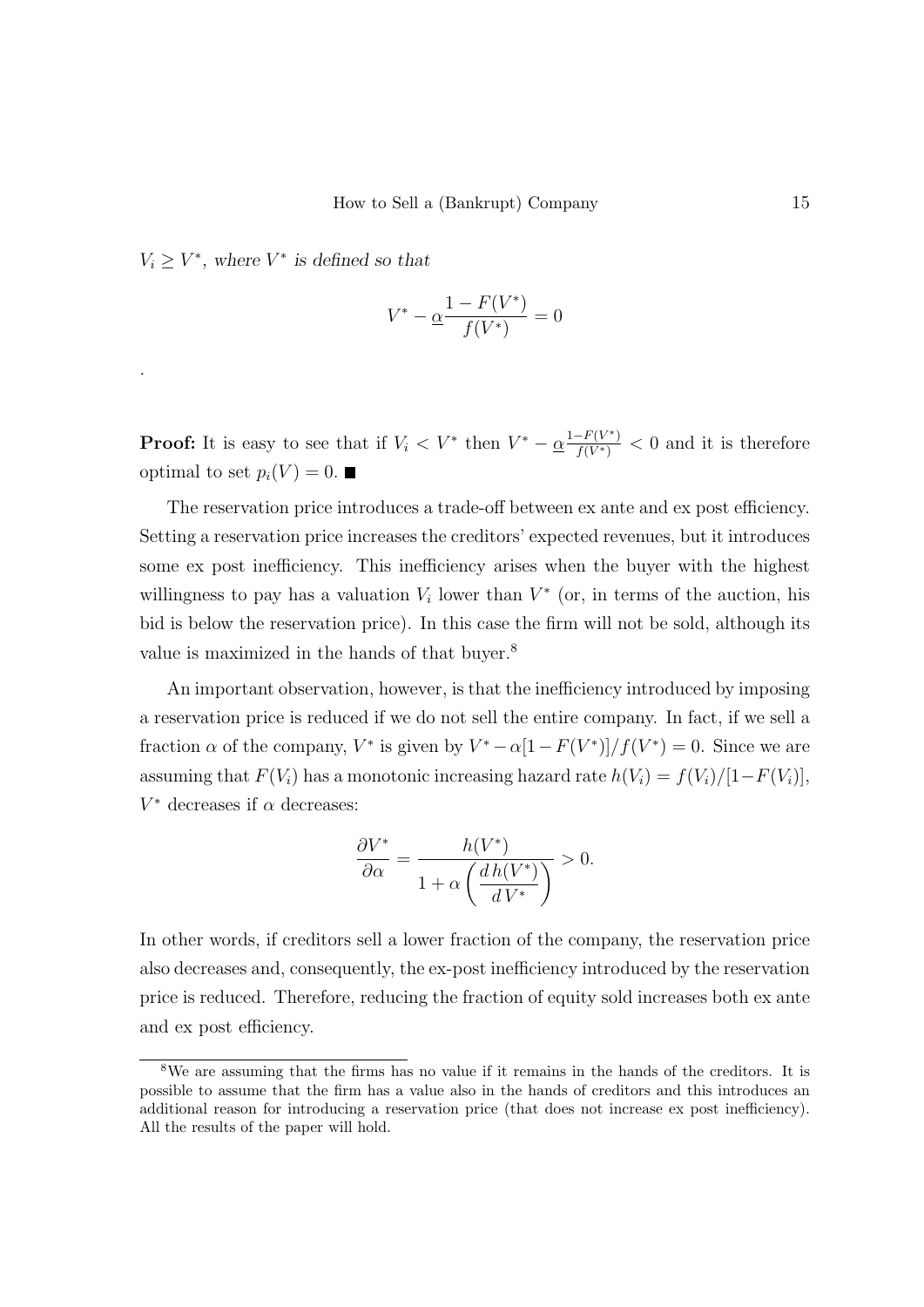### 4. Trading among bidders

One possible objection to the procedure suggested above is that the result relies on the fact that we do not allow the buyers to trade the (control stake of the) firm, once it is in their hands. One might argue that if we allow the buyers to trade stakes of the firm between themselves the value of the firm would be the same for all the bidders. Therefore selling a control stake would be equivalent to selling the entire firm.

In this section we show that our result holds even if we allow buyers to trade stakes of the firm among themselves. In other words, it is still optimal for the creditors to retain the minority stake of the firm and to sell only the control stake. The intuition is that, when reselling the company, a bidder will be able to capture only part of the value of the company in the hands of the buyer depending on his bargaining power. Therefore the value of the option to resell in general does not reflect the full increase in the value of the company due to the transfer of control. However, by retaining a minority stake the creditors can guarantee themselves the full increase in value of the company at least on the minority stake they retain.

Once again we proceed in two stages. We first prove the result in the simple two buyers perfect information case and then we generalize it to the case of N buyers with imperfect and asymmetric information.

# 4.1. The Perfect Information Case with Trading

Consider the case in which we allow trading of the stakes of the firm among buyers. In other words, assume that buyer 1, after purchasing the firm, can resell it to buyer 2. Let trading be organized in the following two periods. In the first period, the creditors of the bankrupt firm auction off either the entire firm or its control stake; while in the second period, buyers may re-trade it between each other.

We start from the second period in which buyers trade between each other. Independently from the number of bidders that participate in the auction, this stage takes the form of a bilateral trade between the bidder who got the firm in the first period (say bidder 1) and the bidder that can maximize the ex-post value of the firm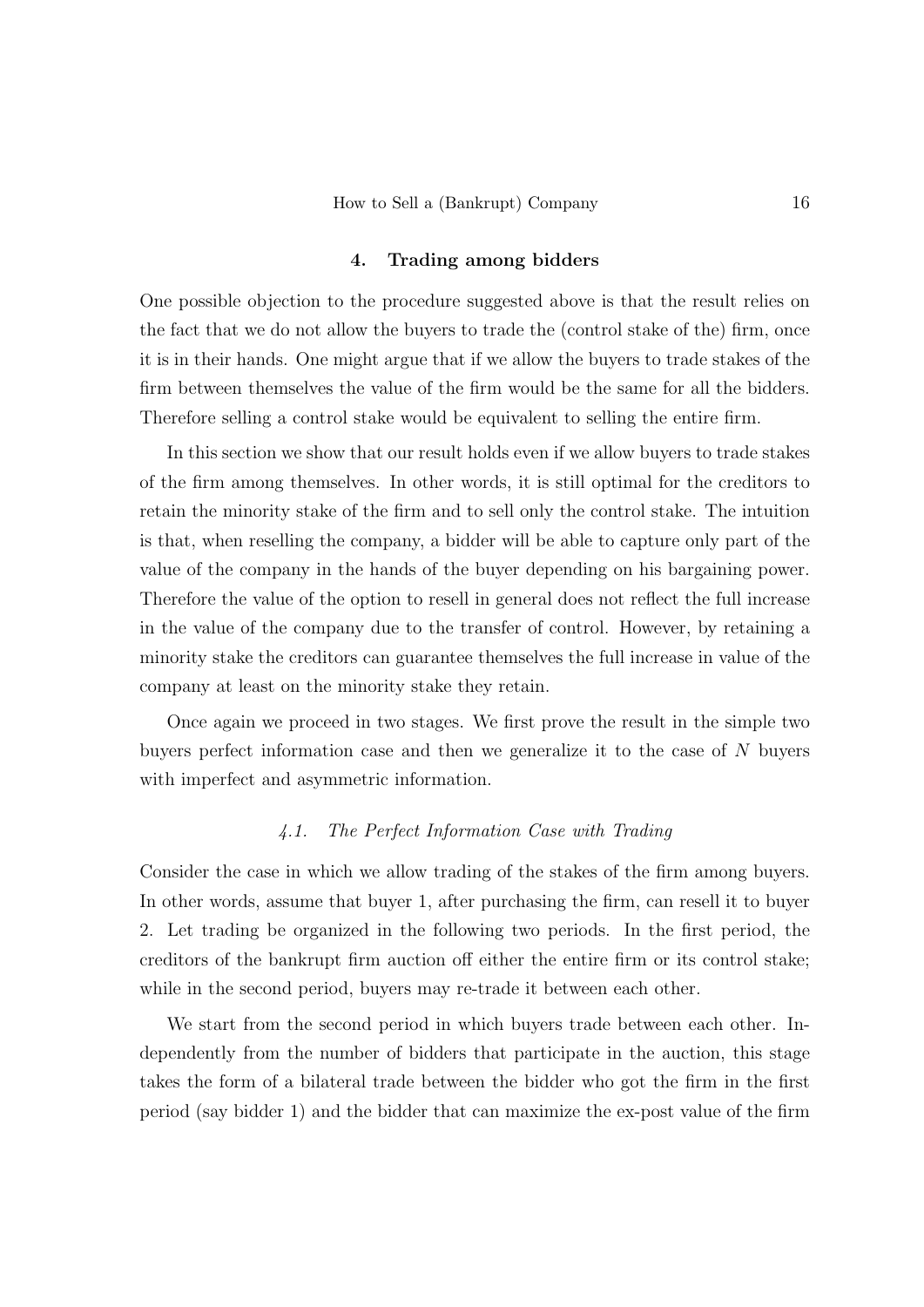$(\text{bidden 2})$  — as long as these two bidders are not the same individual, of course. In the second period we can therefore refer to these two players as the buyer and the seller.

If in the first period the entire firm is auctioned off, in the second period it is a weakly optimal strategy for the seller to trade only the control stake of the firm  $\alpha$ and retain the minority stake for herself (since the same intuition that we derived in the section before holds also here). As a consequence, if the entire firm has been auctioned off in the first period, in the second one we can restrict attention to the case in which the investor who won the auction is going to sell only a fraction  $\alpha$  of its equity.

To keep the model of bilateral trade as simple as possible we make the standard assumption that with probability  $\psi$  the seller (bidder 1) makes a take-it-or-leave-it offer to the buyer (bidder 2), and with the complementary probability  $(1 - \psi)$  the buyer makes a take-it-or-leave-it offer to the seller.

In order to solve the game, we have to determine the reservation price of both parties in period 2. The highest price the buyer is willing to pay for the control stake is  $\alpha V_2$  (i.e. his entire surplus from obtaining the control stake  $\alpha$ ). The lowest price the seller is willing to accept for the control stake of the firm is slightly more complex. It is the price that makes him indifferent between selling the control stake of the firm or retaining it for himself. If only the control stake of the firm is auctioned off in period one, then this reservation price is  $\alpha V_1$ . If instead the entire firm is auctioned off in period one, then the price for the control stake of the company  $\alpha V$  is such that  $\underline{\alpha}V + (1 - \underline{\alpha})V_2 = V_1$ .<sup>9</sup>

Consider first the case in which the entire firm is auctioned off in period one. The price the seller is able to obtain in period two for the control stake of the firm is:

$$
\underline{\alpha} \left[ \psi V_2 + (1 - \psi)V \right] \tag{9}
$$

<sup>&</sup>lt;sup>9</sup>For simplicity we assume that  $V_1 > (1 - \alpha)V_2$ . The whole analysis can be easily adjusted to account for the case in which the above inequality is not satisfied.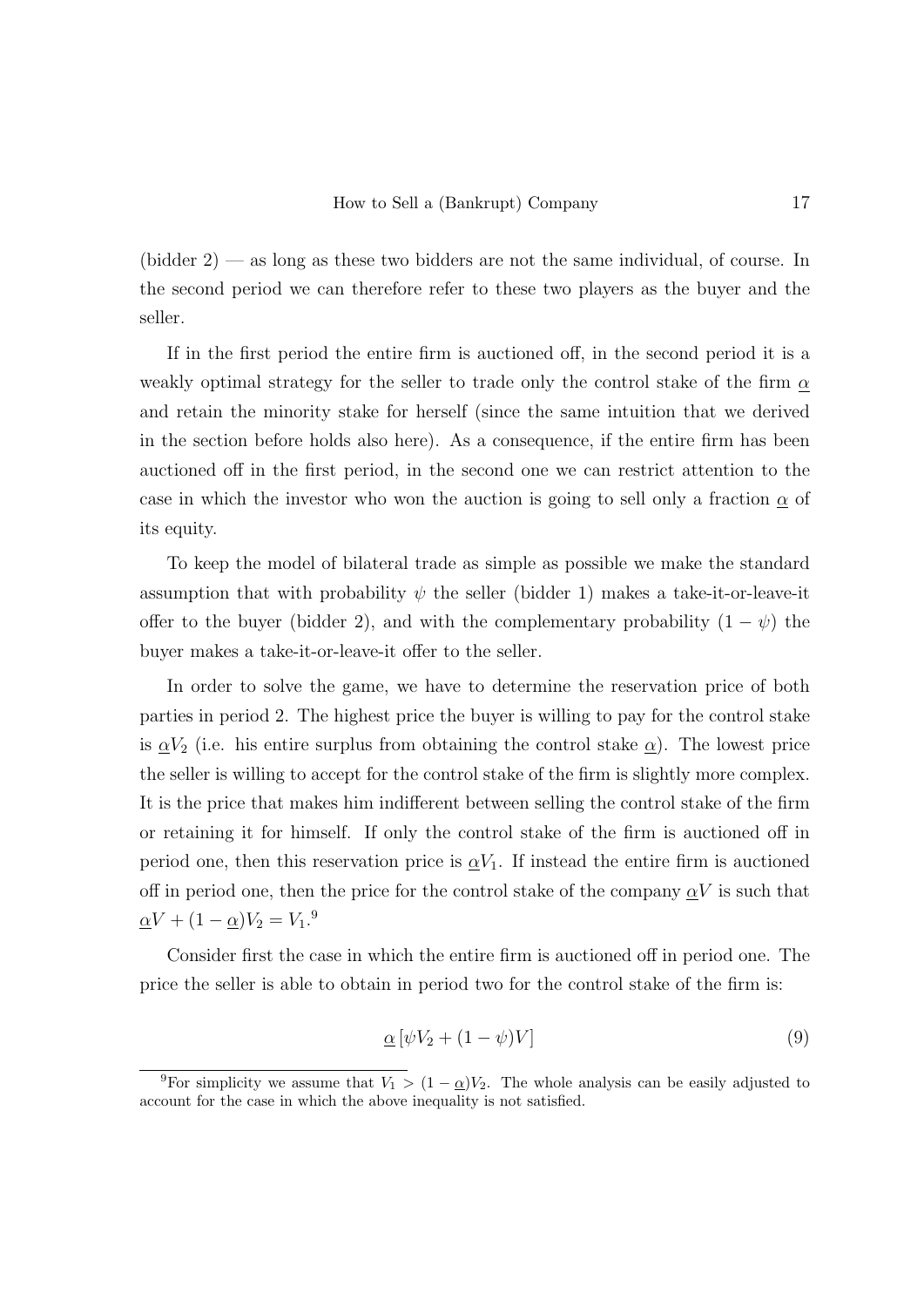which yields a total revenue to the seller equal to:

$$
\Pi^* = (1 - \underline{\alpha})V_2 + \underline{\alpha}[\psi V_2 + (1 - \psi)V] = \psi V_2 + (1 - \psi)V_1.
$$
\n(10)

Equation (10) identifies the highest willingness to pay of bidder 1 in the auction in period one and, hence, the equilibrium winning bid. In other words, equation (10) specifies the total returns to the creditors when they auction off the entire firm in period one.<sup>10</sup>

Consider now the case in which the creditors auction off only the control stake of the firm in period one. The price the seller is able to obtain in period two is:

$$
\underline{\alpha} \left[ \psi V_2 + (1 - \psi) V_1 \right] \tag{11}
$$

This will be the equilibrium winning bid in the auction of the control stake in period one. Hence, the total returns to the creditors are:

$$
\Pi^{**} = (1 - \underline{\alpha})V_2 + \underline{\alpha}[\psi V_2 + (1 - \psi)V_1]
$$
\n(12)

Clearly the returns to the creditors are greater when only the control stake of the firm is auctioned off in period one  $(\Pi^{**} > \Pi^*)$ .

The intuition behind this result is simple. By auctioning off only a control stake of the firm the creditors can guarantee themselves a share of the future value of the firm  $(1 - \underline{\alpha})V_2$  that is not going to be affected by the future trade (hence, the bargaining power) between bidders.

A separate issue concerns the case in which the bidder with the higher valuation for the firm is not present at the auction but is available only later on. This is not so unusual in the cases of bankruptcy of large firms, where it is not easy to find immediately the best possible buyers. Sometimes delays in Chapter 11 have been

 $10$ Equation (10) shows that it does not matter whether bidder 1 trades the entire firm or only its control stake in period two. He is in fact indifferent. The reason is that the reservation value in the bargaining between the seller and the buyer of the firm at time 2 differs in these two cases so as to leave the seller with exactly the same surplus.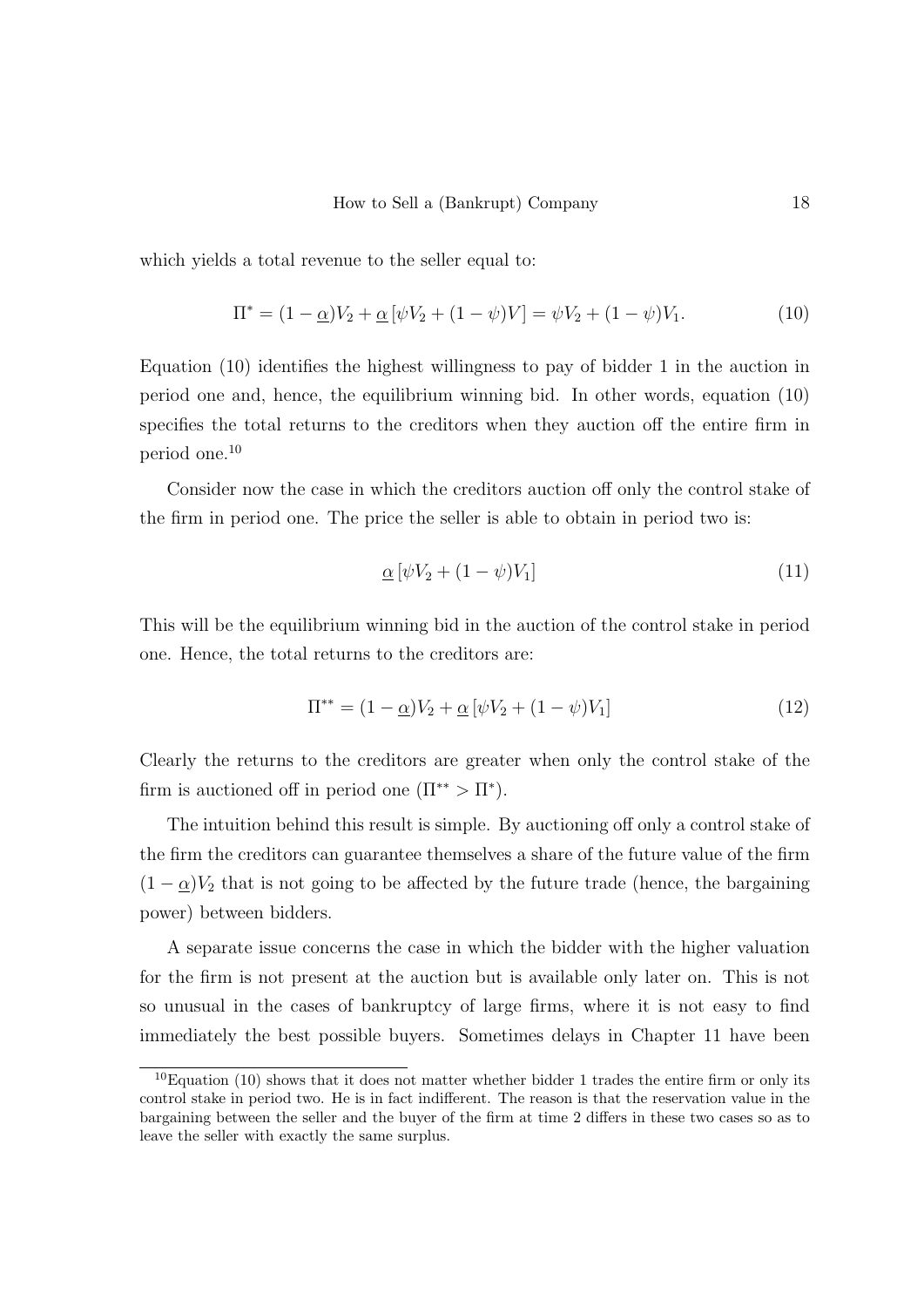justified by the need to look around for the best buyer. We therefore ask whether it may be optimal for the creditors to hold on to the company, waiting for the individual in whose hands the value of the firm is highest to materialize. We show that, even with no discounting, creditors are strictly better off by allocating the control stake of the firm immediately. The reason is that the bidders are able to internalize the possibility to resell the firm and at the auction stage the competition among potential buyers provides the seller with the opportunity to extract a higher surplus from them.

Assume that after the auction an individual, labelled 3, with valuation  $V_3 > V_2$ will want to buy the firm and assume no discounting. Assume that this information is known to all the parties to the bankruptcy. If the creditors have not yet sold the firm when buyer 3 appears they can bargain with this buyer and their proceeds are:

$$
\psi V_3 + (1 - \psi) \underline{V} \tag{13}
$$

where  $\underline{V}$  is the value of the firm when kept in the hands of the creditors. As in (12), it does not matter in this bargaining whether the creditors sell the entire firm to buyer 3 or only the control stake.

Assume instead that the creditors auction off the control stake of the firm in period 1 to bidders 1 and 2 and let the winner of this auction bargain with buyer 3 later on. Then the value bidder  $i = 1, 2$  expects from the firm is

$$
\psi V_3 + (1 - \psi)V_i \tag{14}
$$

The winning bid is then  $[\psi V_3 + (1 - \psi) V_1]$  and the revenues from the auction are:

$$
(1 - \underline{\alpha})V_3 + \underline{\alpha}[\psi V_3 + (1 - \psi)V_1] \tag{15}
$$

Notice that even if  $V_1 = V$  the revenues in (15) are higher than the revenues in (13).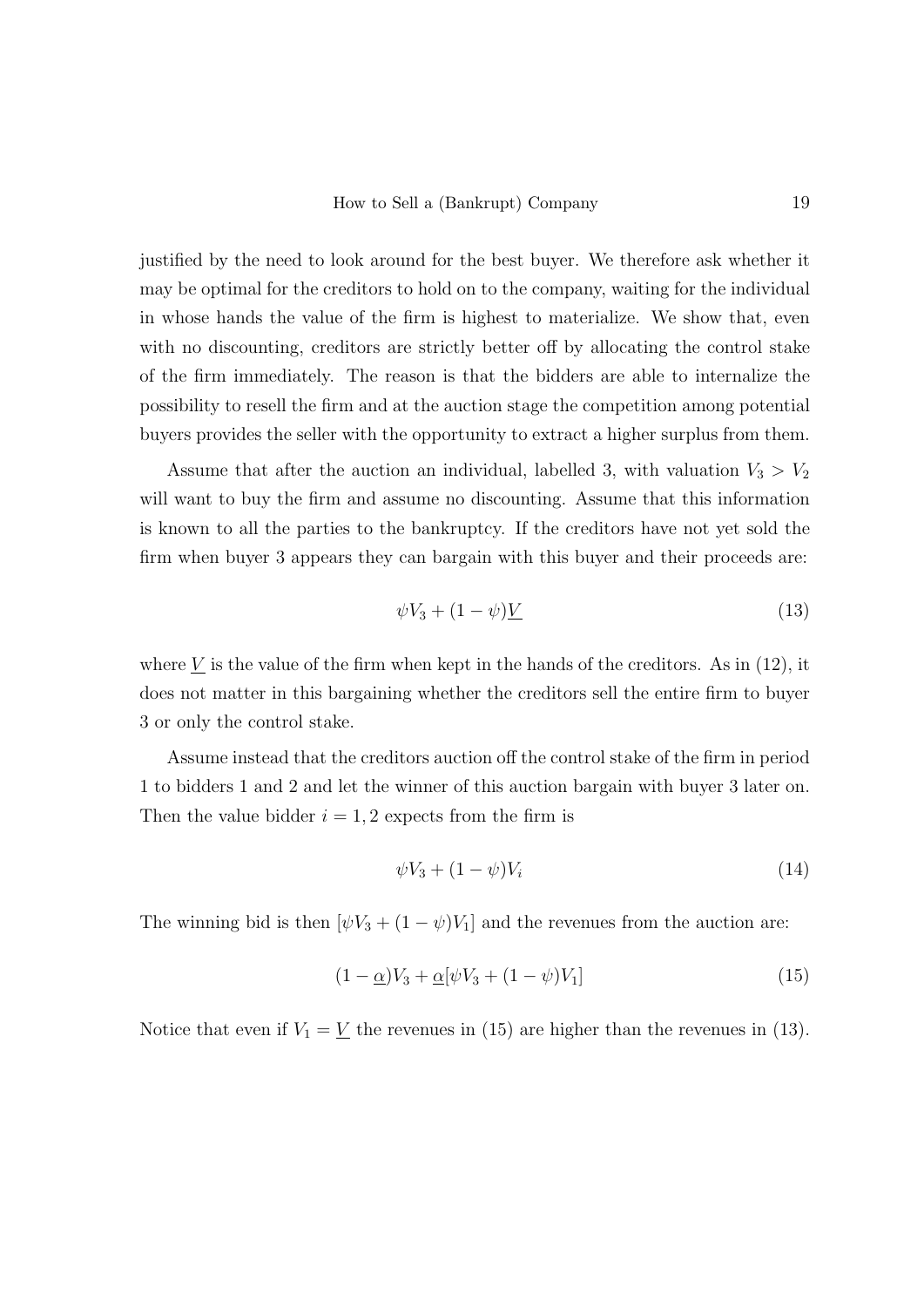### 4.2. The Private Information Case with Trading

We now proceed to consider the case in which potential buyers have private information about the value of the firm under their control. To simplify the analysis, we assume that after the shares are sold all  $V_i$ s are common knowledge. In other words, there is imperfect information only during the sale of the firm. This is admittedly a strong assumption, but it allows us to focus on the issue of revelation of information when creditors sell the firm, which is really what the paper is about, and avoid issues of multiplicity of equilibria that would arise if there were asymmetric information at the bargaining stage.

Assume that creditors have sold  $\alpha$  shares to a buyer i with valuation  $V_i$ . This value could be the highest possible for the firm or there may exist an individual  $j$ whose valuation is higher than  $V_i$ . Consider the second case  $(V_i < V_j)$ . As in the previous section, individual  $i$  will sell only the minimum control stake to buyer  $j$ . The price individual  $i$  is able to obtain from a buyer  $j$  is

$$
\underline{\alpha} \left[ \psi V_j + (1 - \psi)V \right]
$$

where the lowest price i is willing to accept for the sale of the control stake of the firm  $\alpha V$  is now

$$
\underline{\alpha}V = V_i - (\alpha - \underline{\alpha})V_j.
$$

The resulting total revenue to  $i$  is then

$$
\alpha[\psi V_j + (1 - \psi)V_i].
$$

If instead all the potential buyers have a valuation lower than  $V_i$  the shares are not sold to anyone else.

Define  $V_{-i}^- \equiv \{V_j \in (0, V_i), \forall j \neq i\}$  the set of vectors of firm's values  $V_j$  such that all values are strictly lower than  $V_i$  and  $V_{-i}^+$  its complement. If all the values  $V_j$  are lower than  $V_i$ , there will be no trading in the second period, if instead at least one  $V_j$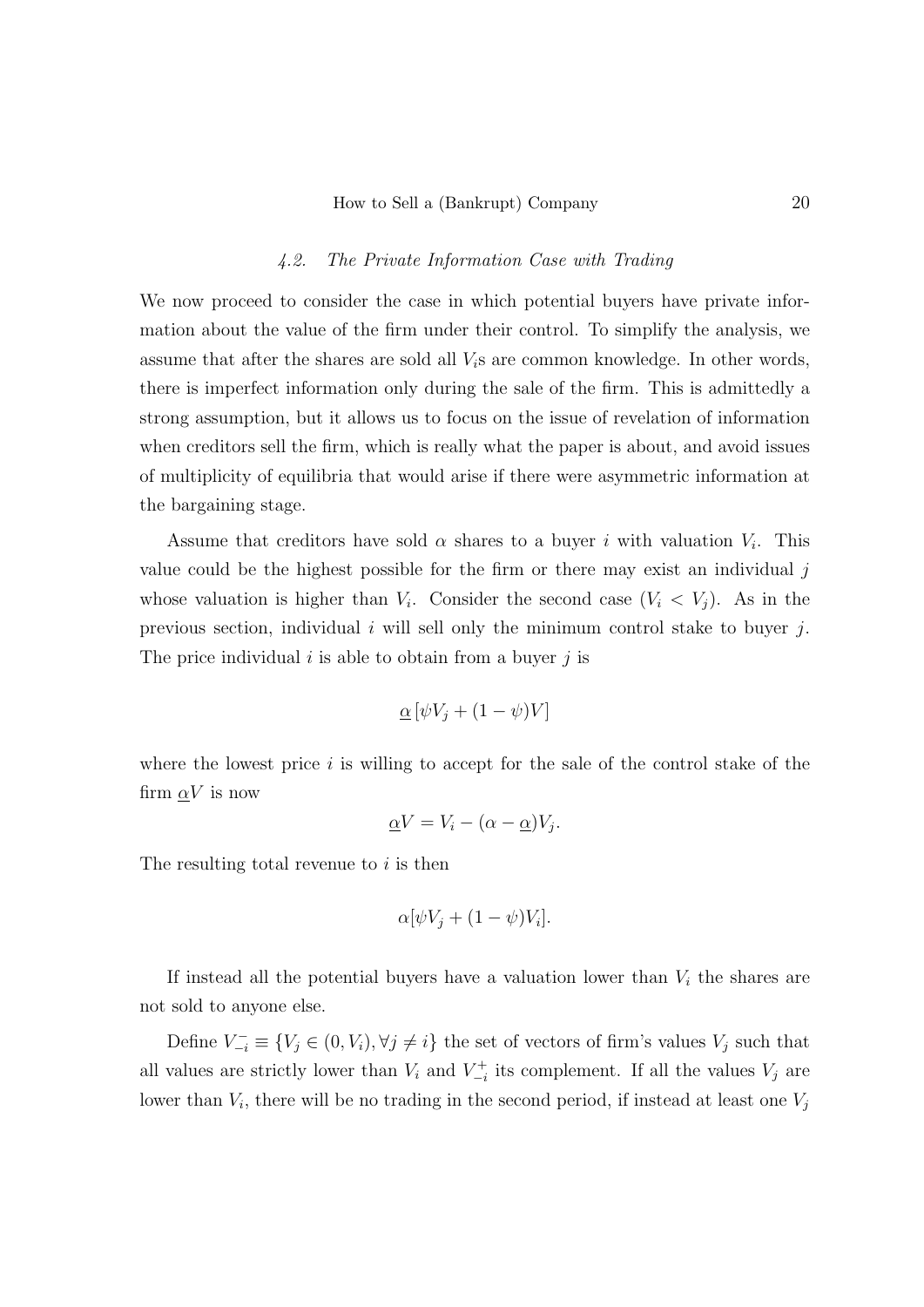is higher than  $V_i$ , then there will be trading. Then

$$
U_i(V_i, \tilde{V}_i) \equiv \int_{V_{-i}^-} \left[ \alpha V_i p_i(\tilde{V}_i, V_{-i}) - t_i(\tilde{V}_i, V_{-i}) \right] g_{-i}(V_{-i}) dV_{-i} + + \int_{V_{-i}^+} \left\{ \alpha [\psi V_j^{max} + (1 - \psi) V_i] p_i(\tilde{V}_i, V_{-i}) - t_i(\tilde{V}_i, V_{-i}) \right\} g_{-i}(V_{-i}) dV_{-i}.
$$
\n(16)

where  $V_j^{max}$  is the highest value in the vector  $V_{-i}^+$ . Appendix A.2 shows that, once again, the first order conditions of the incentive compatibility constraint can be used to transform the objective function of the creditors, as in (8) above, into the following expression.

$$
\int_0^{\bar{V}} \left\{ \int_{V_{-i}^-} \sum_i \left[ V_i - \alpha \frac{1 - F(V_i)}{f(V_i)} \right] p_i(V) dG_{-i}(V_{-i}) + \int_{V_{-i}^+} \sum_i \left[ V_i + \psi \alpha (V_j^{max} - V_i) - (1 - \psi) \alpha \frac{1 - F(V_i)}{f(V_i)} \right] p_i(V) dG_{-i}(V_{-i}) \right\} dF(V_i)
$$
\n(17)

The intuition behind this expression is quite simple and it is the same one that applies in the case of perfect information: even when the willingness of a bidder is affected by the option to resale, a higher  $V_i$  allows the buyer to extract a higher payment, in proportion  $1 - \psi$ , while only a fraction  $\psi$  of the highest value is extracted. We now have all the elements to prove that auctioning off the minimum stake that transfers control  $\alpha$  is optimal.

**Proposition 2.** If  $F(V)$  has a monotonic increasing hazard rate, the optimal selling procedure when bidders can trade their shares of the company after these shares are allocated is an auction where the creditors sell  $\alpha$  shares to the highest bidder.

**Proof:** Since  $F(V)$  has an increasing hazard rate, it is optimal to set  $p_i(V) = 1$  for  $V_i = V_j^{max}$ . Then, the objective function in (17) is monotonic decreasing in  $\alpha_i$ . It is therefore optimal to minimize  $\alpha_i$ . Moreover, a constant  $\alpha_i(V) = \underline{\alpha}$  satisfies the second order conditions of the incentive compatibility constraint as in the case of Proposition  $1. \blacksquare$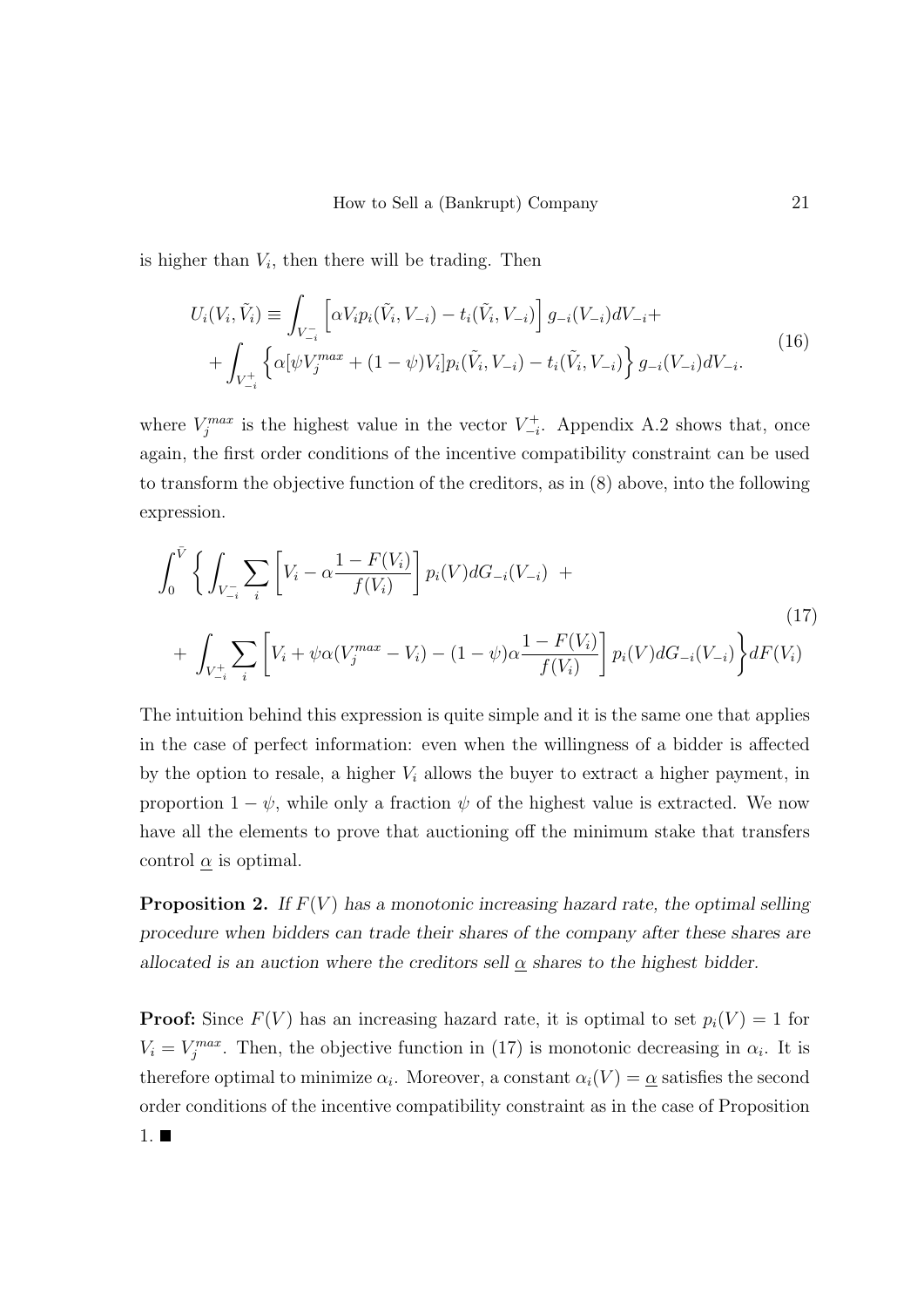The intuition of what is happening is quite clear once we realize the optimal selling mechanism is an auction: the creditors are still selling the control to the buyer with the highest valuation  $(V_j^{max})$ , but the payment is determined by the second highest willingness to pay. However, only the fraction of  $1 - \psi$  which is extracted is relevant for the payment, and that fraction is decreasing in  $\alpha$ .

Notice that also in this case it is optimal to impose a reservation price and not to serve a buyer with valuation  $V_i \langle V^* \rangle$  (where  $V^*$  is defined as in the previous case), therefore the same analysis applies.

### 5. Private Benefits from Control

This section analyzes an environment in which the potential buyers of the firm derive private benefits from control. In this case we need to distinguish between the transferable or public benefits (the market value) that the firm produces when in the hand of bidder *i*,  $V_i$ , and the additional non-transferable or private benefits  $B_i$  that accrue only to bidder  $i$  from controlling the firm. The firm in the hands of different potential buyers produces different public benefits as well as different private benefits.

In this setting it might still be optimal for the creditors not to sell the entire firm. However this result critically depends on whether the public and the private benefits are positive or negatively correlated among the bidders. When they are positively correlated there is no trade-off between the two types of benefits, while when they are negatively correlated there is a trade-off and the result will depend on how acute it is.

Once again in presenting our result we draw a distinction between the analysis of the case in which both private and public benefits are perfectly known and the case in which private and public benefits are privately known.

# 5.1. The Perfect Information Case with Private Benefits

Positive Correlation. Consider the case in which there is perfect information on the public and private benefits of the two potential buyers for the firm. Further,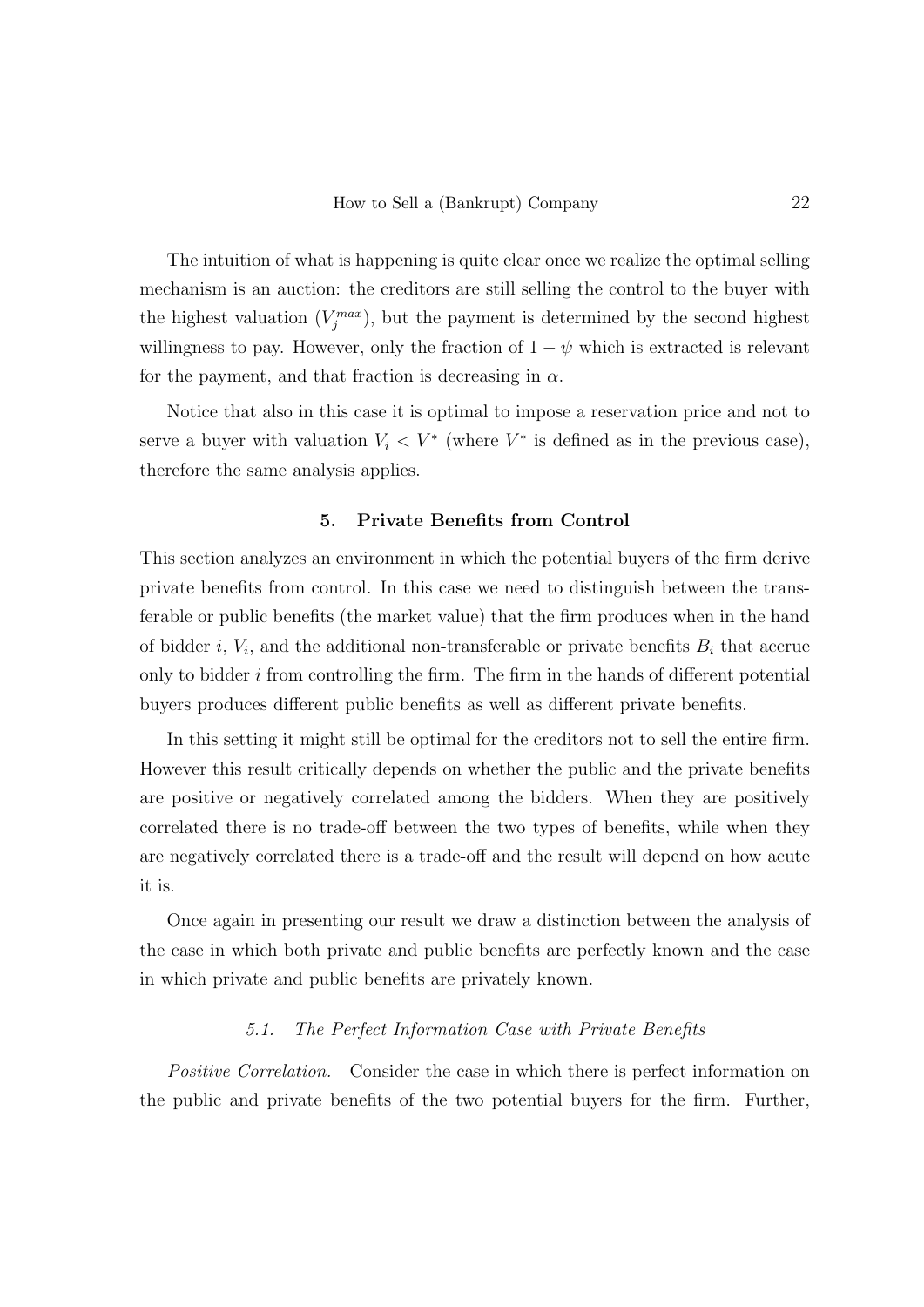assume that the public benefits  $V_1$  and  $V_2$  are positively correlated with the private benefits  $B_1$  and  $B_2$ :

$$
V_1 < V_2 \qquad \text{and} \qquad B_1 < B_2. \tag{18}
$$

A buyer who is more efficient at maximizing the public value of the company is also more able to extract private benefits from control. In this case, if the entire firm is auctioned off, buyer 2 wins and pays

$$
V_1 + B_1 \tag{19}
$$

Suppose, instead, that only the control stake  $\alpha$  is auctioned off. The equilibrium price of the auction of  $\alpha$  shares is:  $[\alpha V_1 + B_1]$ . Indeed this is the maximum willingness to pay of buyer 1 for the control stake of the firm. The total revenue accruing to the creditors is therefore:

$$
\underline{\alpha}V_1 + (1 - \underline{\alpha})V_2 + B_1 \tag{20}
$$

Clearly the revenues in (20) exceed the revenues in (19). It is therefore optimal to auction off the minimum control stake of the firm. When there is positive correlation, there is no potential conflict between public and private benefits, so the only relevant issue is how to extract as much surplus as possible from the winner of the auction and the same effect identified in the absence of private benefits applies.

*Negative Correlation.* Consider now the case in which the public benefits  $V_1$  and  $V_2$  and the private benefits  $B_1$  and  $B_2$  are negatively correlated:

$$
V_1 < V_2 \qquad \text{and} \qquad B_1 > B_2. \tag{21}
$$

In this case it is not always a dominated choice for the creditors to sell the entire firm. In particular we can distinguish the following three cases.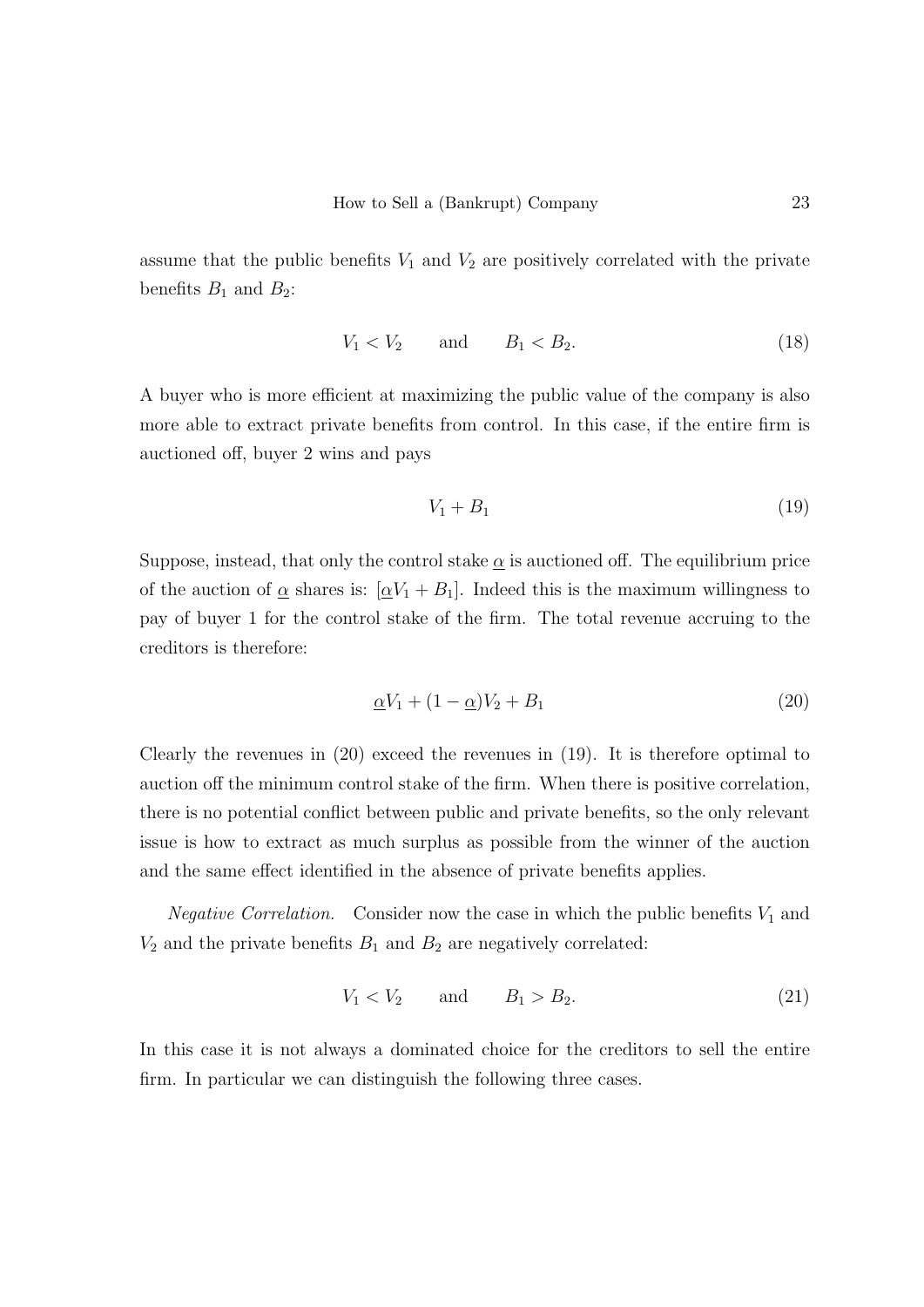Case 1. The first case is characterized by the following inequality:

$$
\underline{\alpha}V_2 + B_2 > \underline{\alpha}V_1 + B_1. \tag{22}
$$

Although buyer 1 is better than buyer 2 at extracting private benefits, these are not very high and do not play a very important role. Inequality (22) implies that

$$
V_2 + B_2 > V_1 + B_1. \tag{23}
$$

The total surplus is therefore maximized if buyer 2 obtains the control of the firm.<sup>11</sup> Buyer 2 obtains the control as long as he buys at least the fraction  $\alpha$  of the company. If the entire firm is auctioned off, the creditors' returns  $V_1 + B_1$  are clearly strictly smaller than the creditors' returns if only the minimum control stake of the firm is auctioned off:  $\alpha V_1 + (1 - \alpha)V_2 + B_1$ . Once again, in order to maximize their revenues, creditors should sell only the minimum control stake of the firm.

In this case, although there is a trade-off between public value and private benefits, the private benefits of control are not high enough to make a substantial difference, so the effect identified in the absence of private benefits dominates.

Case 2. The second case is characterized by the following pair of inequalities:

$$
\underline{\alpha}V_2 + B_2 < \underline{\alpha}V_1 + B_1 \tag{24}
$$

and

$$
V_2 + B_2 > V_1 + B_1. \tag{25}
$$

In this case the difference in private benefits is quite high. If only  $\alpha$  is auctioned off, we can see from (24) that the control is not allocated efficiently: buyer 1 obtains it, instead of buyer 2. This also reduces the revenues of the creditors: to see this, notice

 $11$ Notice that in the presence of private benefits ex post efficiency imply that the sum of the firm value and the private benefits is maximized.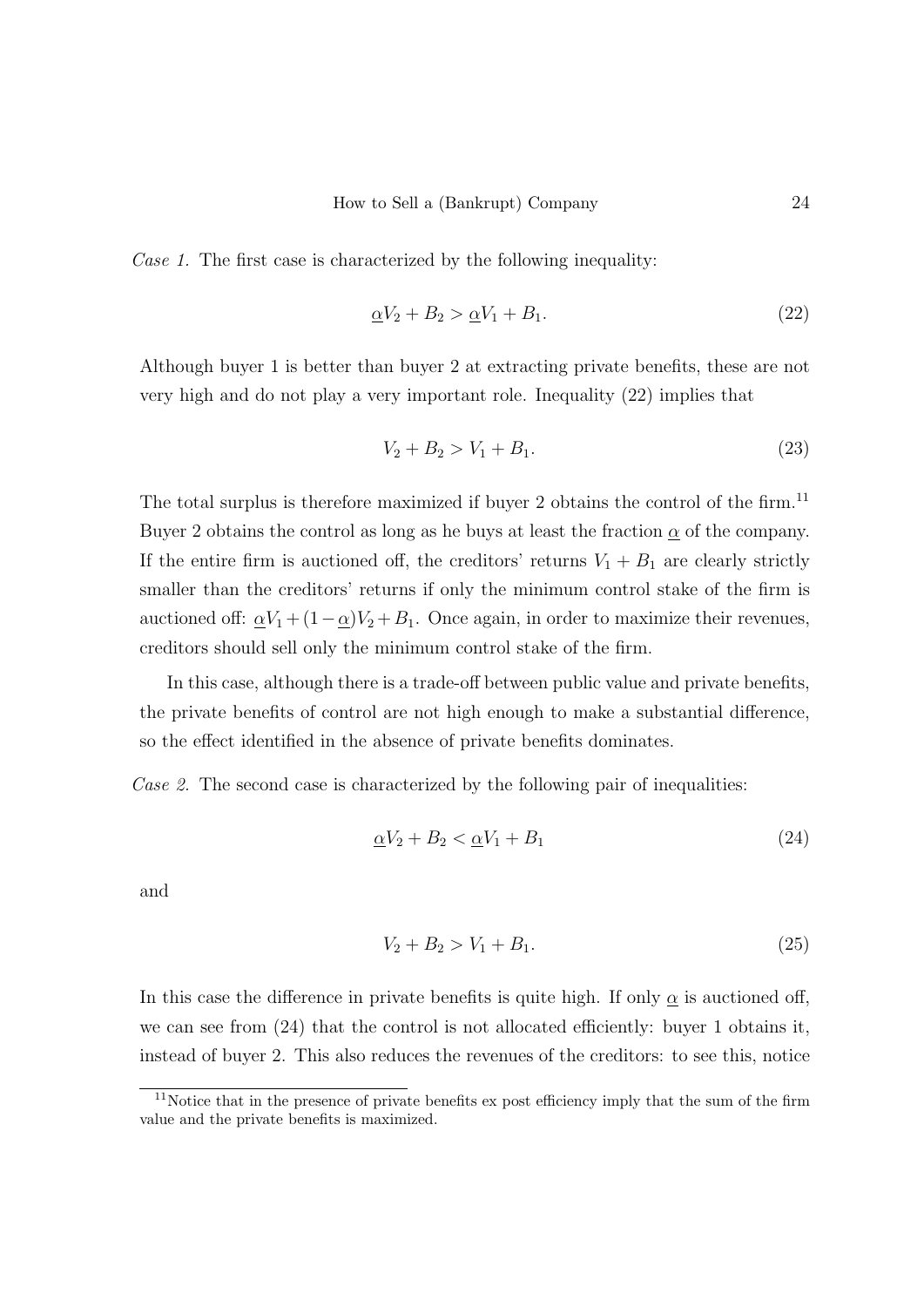that (24) and (25) imply that there exists a percentage of shares  $\mu$ ,  $\alpha < \mu < 1$ , such that:

$$
\mu V_2 + B_2 = \mu V_1 + B_1. \tag{26}
$$

In order to maximize their revenues, the creditors should auction off  $\mu$  shares of the firm, rather than the entire firm or a fraction  $\underline{\alpha}$ . Indeed, in this case, from (26), bidder 2 will obtain the control stake of the firm. The creditors' returns will then be

$$
\mu V_1 + B_1 + (1 - \mu)V_2 = V_2 + B_2
$$

which are clearly higher than the creditors' returns if the entire firm is auctioned off,  $V_1 + B_1$ . It is worth noticing that in this case the creditors extract the entire surplus from the winning bidder by auctioning off a percentage of the shares of the firm that is strictly bigger than the minimum control stake  $\alpha$  but strictly smaller than 100 %.

Even in the presence of a substantial conflict between private and public benefits from control, it is still optimal to sell as few shares as possible (compatibly with maximizing the value of the company). The only difference is that now  $\mu$  is the minimum stake possible, since with a lower fraction the creditors would not sell the company to the buyer who is going to maximize the total surplus. As a consequence, if a fraction lower than  $\mu$  were sold, the firm control would not be allocated in an efficient way and the value of the minority stake left in the creditors' hands would not be maximized.

Case 3. The last case is characterized by the highest difference in private benefits of control, so that the following inequality holds:

$$
V_2 + B_2 \le V_1 + B_1. \tag{27}
$$

Condition (27) implies that if the entire firm is auctioned off bidder 1 obtains the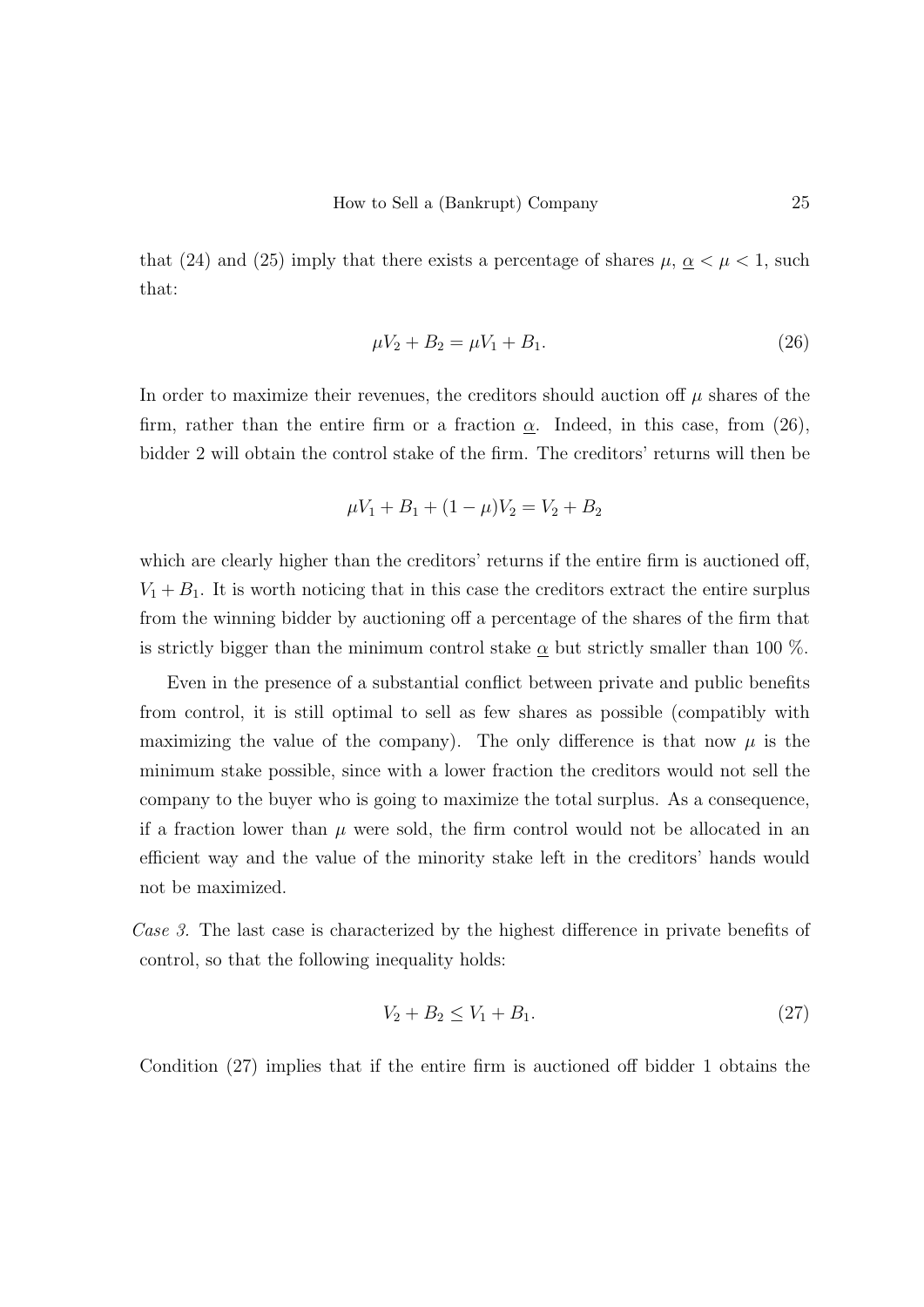firm and this is the efficient allocation. The creditors' returns in the latter case are:

$$
V_2 + B_2. \tag{28}
$$

However given that by assumption  $V_2 > V_1$  if the creditors decide to auction off a percentage of the shares  $\gamma$  which is sufficient to transfer the control,  $\gamma \geq \alpha$  but strictly smaller than 100%,  $\gamma$  < 1, the creditors' returns are

$$
\gamma V_2 + (1 - \gamma)V_1 + B_2. \tag{29}
$$

The returns in (28) are clearly higher than the returns in (29). In other words this is the only case in our analysis in which it is strictly optimal for the creditors to auction off the entire firm. This is because in this case benefits of control are very high, so that extracting these benefits is the best the creditors can do.

To summarize, the presence of private benefits of controls introduces a trade-off. The public component of the firm value in the hands of potential buyers requires the creditors to reduce the fraction of the equity sold to the minimum necessary to transfer control. However, the presence of private benefits from control may induce the creditors to sell more than this minimum fraction, in order to make sure that the firm is allocated efficiently. The higher are the private benefits of control (relative to the market value of the firm) the higher the fraction of the equity which should be sold.

#### 5.2. The Private Information Case with Private Benefits

We now move to the case in which private as well as public benefits are private information of the N potential buyers. For tractability, we restrict our analysis to the case in which there exists a linear relationship between private benefits from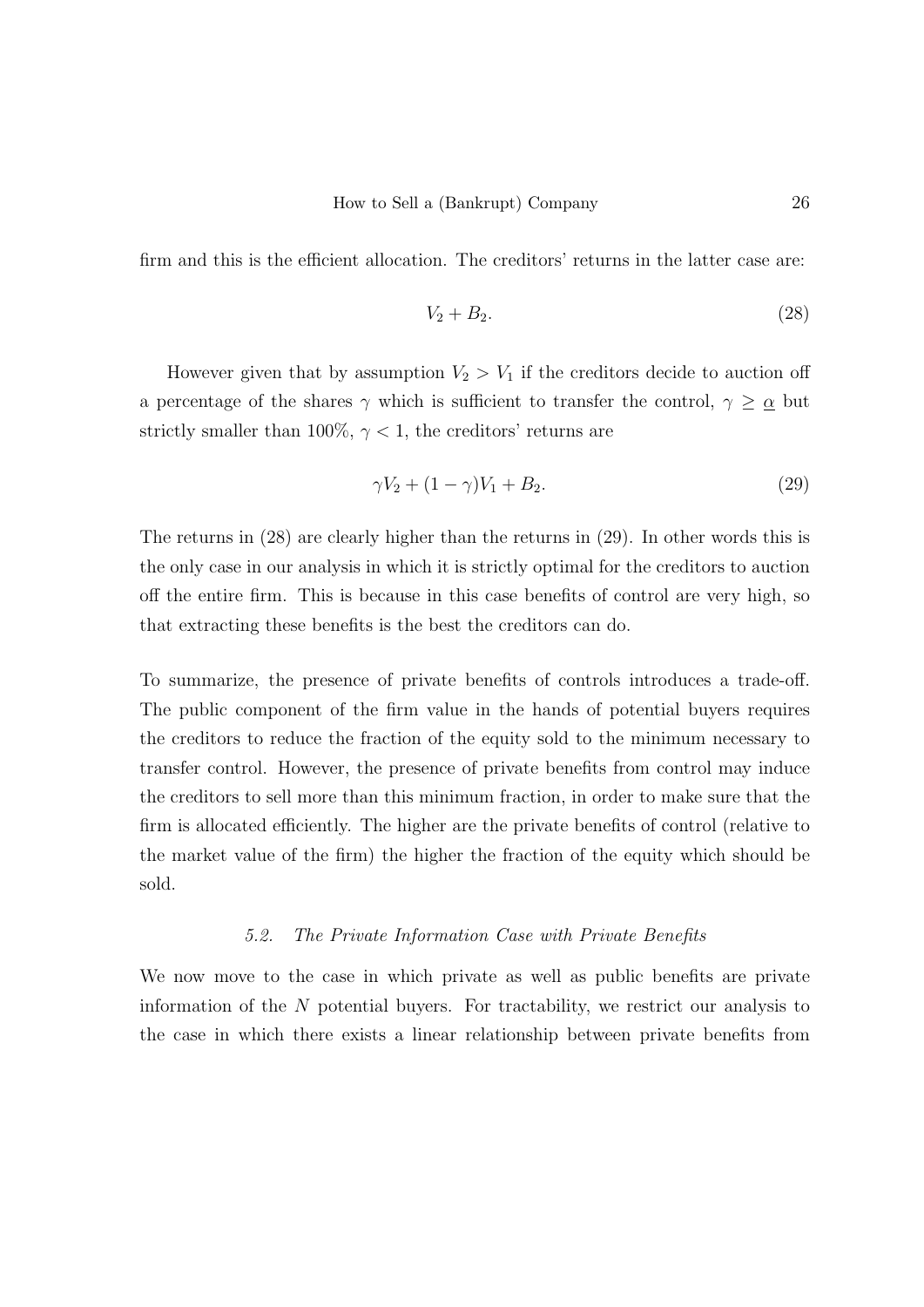control and public or transferable values of the company:<sup>12</sup>

$$
B_i = \bar{B} + \beta V_i \tag{30}
$$

If  $\beta > 0$  we are in a case with positive correlation. If instead  $\beta < 0$  we have negative correlation. Then a buyer i who obtains  $\alpha \geq \alpha$  shares has a payoff

$$
\alpha V_i + B_i = \bar{B} + (\alpha + \beta)V_i \tag{31}
$$

Under this assumption we characterize the optimal mechanism to sell the company. This mechanism specifies also the fraction of shares to be sold.<sup>13</sup> The mechanism design problem is the same as in Section 3.2, with the only difference that now equation (2) becomes

$$
U_i(V_i, \tilde{V}_i) \equiv \int_{V_{-i}} \left\{ \bar{B} + [\alpha + \beta] V_i \ p_i(\tilde{V}_i, V_{-i}) - t_i(\tilde{V}_i, V_{-i}) \right\} g_{-i}(V_{-i}) dV_{-i}.
$$
 (32)

Following the same steps as in Appendix A.1, the objective function can therefore be transformed into:

$$
\int_{V} \left\{ \sum_{i} \left[ (1+\beta)V_{i} - (\alpha+\beta) \frac{1 - F(V_{i})}{f(V_{i})} \right] p_{i}(V) \right\} g(V) dV \tag{33}
$$

We have now all the elements to prove the following result.

**Proposition 3.** Assume  $F(V)$  has a monotonic increasing hazard rate. The optimal selling procedure depends on the value of  $\beta$ :

A) If  $-\beta < \underline{\alpha}$ , the optimal mechanism is an auction of  $\underline{\alpha}$  shares of the company.

 $12$ This assumption allows us to analyze the problem without addressing the issue of the multidimensionality of the adverse selection faced by the creditors in this setting.

<sup>13</sup>Cornelli and Li (1997) show in a different context that the seller (in this case the creditors) could actually do even better by not committing to a given number of shares to be sold, but by making  $\alpha$ contingent on the bids.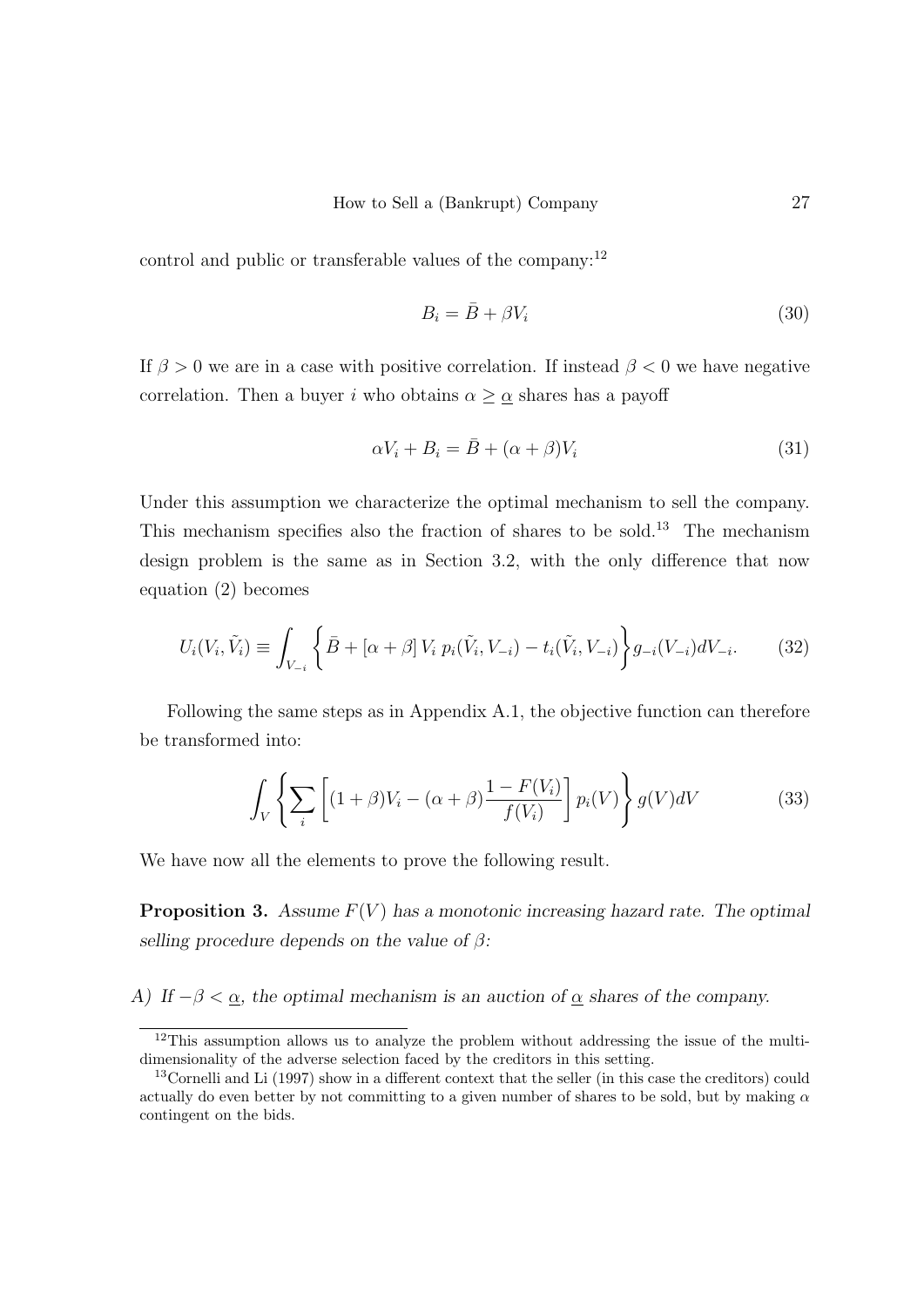B) If  $-\beta > \alpha$ , the optimal mechanism is an auction of  $\alpha$  shares of the company, where α is equal either to  $\alpha$  or to the minimum between  $\beta$  and 1.

**Proof:** In Case (A) the objective function in (33) is monotonic decreasing in  $\alpha$ . It is therefore optimal to minimize  $\alpha$ . In Case (B) the objective function is monotonic increasing in  $\alpha$  provided that  $\alpha \leq -\beta$ . Therefore it is optimal to choose the highest α compatible with  $\alpha \leq -\beta$  if the choice is to allocate the firm to the bidder that announces the highest  $V_i$ . Alternatively, it is optimal to choose the lowest  $\alpha = \underline{\alpha}$ provided that the choice is to allocate the firm to the bidder that announces the lowest  $V_i$ . In either case the second order conditions are satisfied for a constant  $\alpha$ .

Case (A) covers all cases with positive correlation ( $\beta > 0$ ) and the cases where  $\beta$ is negative but not very high in absolute value. This is the case where there is no trade off between public and private values (positive correlation) or the cases where the trade off is not very acute (Case 1 of the previous section): the presence of private benefits of control does not change the problem in a substantial way and it is still optimal to sell  $\alpha$  shares.

Conversely, when  $-\beta > \underline{\alpha}$  — Case (B) in Proposition 3 — it is still true that creditors want to sell the minimum possible stake, but if they sell only  $\alpha$  shares they are going to attract the buyer with the lowest public value  $V_i$ . If they want to sell to the buyer with the highest  $V_i$  they have to sell at least  $\beta$  shares. Depending on the value of  $\beta$  and on the distribution  $F(V_i)$  they can opt for either alternative. The intuition is simply that increasing  $\alpha$  is costly. Therefore the creditors will do it only if it will enable them to end up with a more efficient buyer that might increase the value of the minority stake they retain.

Notice that also in this case it is optimal (from the point of view of maximizing the creditors revenues) to impose a reservation price. In other words, it is optimal to sell the company (or a fraction  $\alpha$  of its equity) to a buyer i only if he has a valuation  $V_i \geq V^*$ , where  $V^*$  is such that

$$
(1 + \beta)V^* - (\alpha + \beta)\frac{1 - F(V^*)}{f(V^*)} = 0.
$$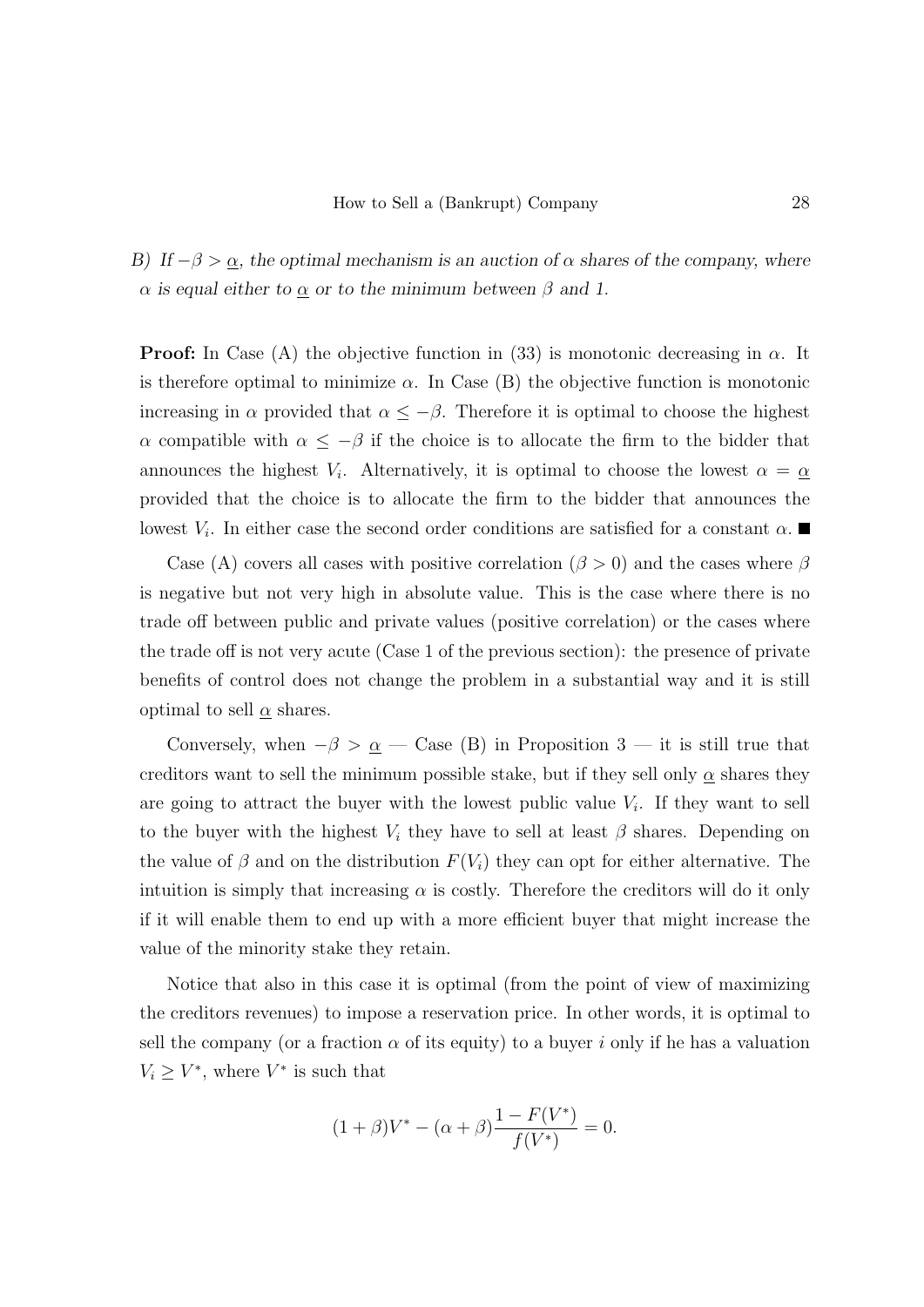Once again, it is easy to see that the ex post inefficiency, introduced by the reservation price, is reduced when we decrease  $\alpha$ .

### 6. The Suggested Procedure and the Privatization of Bankruptcy

The key to our proposal of how to sell a company in bankruptcy is to leave the creditors the option to sell less than 100% of the shares of the bankrupt company. This objective can be practically implemented in a number of ways.

One way to proceed would be for example to transform the bankrupt firm in a all equity firm. Then allocate the shares of this new firm to the creditors following whatever procedure is most suitable for the creditors.<sup>14</sup> Once this is done the creditors are required to sell  $\alpha$  % of their share so as to transfer the control to the buyer with the highest valuation and retain the  $(1 - \alpha)$  % of their shares. The percentage  $\alpha$  can be chosen so as to maximize the creditors proceed in the way described in Sections 3, 4 and 5 above.

Alternatively the same procedure could be implemented by selling in a centralized manner  $\alpha$  % of the shares and distributing, following whatever criterion is preferred by the creditors, both the monetary revenues from the sale and the residual percentage  $(1 - \alpha)$  % of shares to the creditors ex-post. Either way the final result would be identical.

One could argue that there is no need to centralize and discipline the way in which creditors sell their shares. In other words, we could simply transform the company in an all equity firm, allocate all shares of the new company to the creditors (following any chosen priority rule) and then let the creditors, now shareholders, decide what to do with the firm. This would be equivalent to privatizing the bankruptcy procedure: it is only necessary to define clearly the ownership rights of the creditors on the firm and then they optimally decide what to do with it.

<sup>&</sup>lt;sup>14</sup>In particular the creditors might want to follow absolute priority rule using for example the procedure suggested in Bebchuk (1988) or might decide not to follow absolute priority rule. Notice that the main point of this paper is completely independent of the distribution of shares.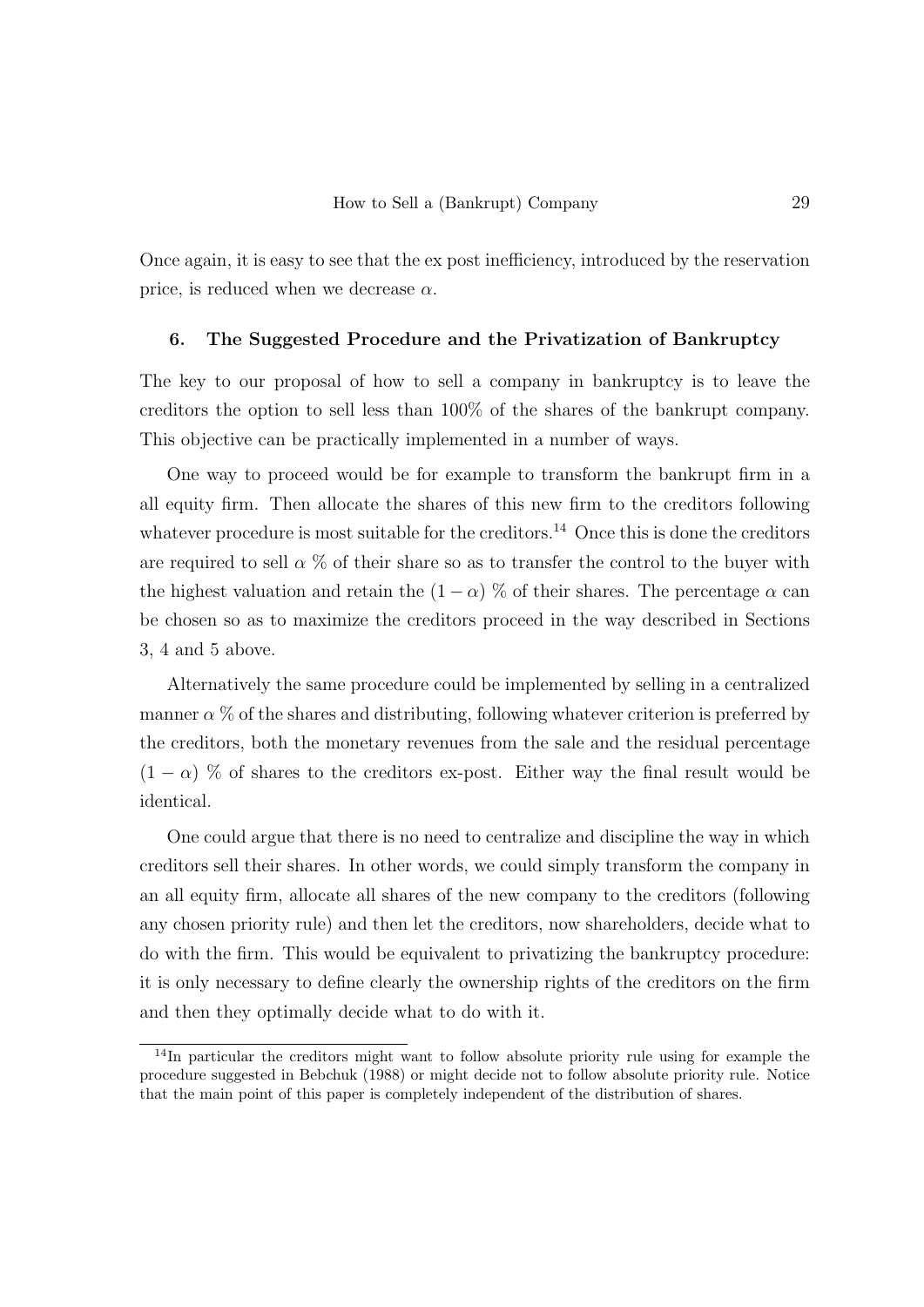In this section we show that in the privatized procedure there always exists an equilibrium that coincides with the one derived in the previous sections, one in which the optimally chosen control stake of the equity,  $\alpha$ , is allocated in the hands of the buyer who maximizes the firm's value. However, in the privatized procedure there exist also other equilibria, which are both ex post and ex ante inefficient. Hence disciplining the way the creditors proceed in allocating the bankrupt firm is a way to select the efficient equilibria of the game.

Assume that each creditor i is allocated  $s_i$  shares and that creditors have to decide whether to sell an amount  $\overline{s}_i$  of their shares,  $\overline{s}_i \leq s_i$ . To keep the treatment as simple as possible we restrict attention to the perfect information environment in which there are only two potential buyers, 1 and 2, for the firm and there are no private benefits from control.<sup>15</sup> We also assume that the creditors only decision is whether to sell or not the amount  $\bar{s}_i$  of shares. In other words, provided that creditors are willing to tender their amount  $\overline{s}_i$  of shares these shares are allocated to the most efficient buyer in the way suggested in Sections 3 and 4 above.

Assume that the decision whether to tender an amount  $\overline{s}_i$  of shares is taken by each creditor simultaneously and independently. We denote  $p$  the share price paid by buyer 2 and take  $V_1/S \leq p < V_2/S$  where  $S = \sum_i s_i$ . Clearly a creditor can always decide to sell the remaining shares in his hands  $(s_i - \overline{s}_i)$  immediately after the control of the company is transferred in the hands of buyer 2 at the share price  $(V_2/S)$ .

The game we just described has a multiplicity of equilibria. In particular in the case in which  $s_i < \underline{\alpha}$  for any  $i = 1, \ldots, N$ , there always exists an equilibrium in which each creditor tenders zero shares, since he expects the other creditors to tender zero shares as well. In other words,  $\overline{s}_i = 0$  for every  $i = 1, ..., N$ , is always an equilibrium of this tendering game. This equilibrium is clearly ex-post inefficient, since the firm has no (or very low) value in the hands of the creditors while it has value  $V_2$  in the hands of buyer 2. It is also ex-ante inefficient, since the creditors revenues are not maximized. The problem is the coordination failure among the creditors.<sup>16</sup>

<sup>&</sup>lt;sup>15</sup>The discussion can be easily extended to the case in which there are private benefits from control. <sup>16</sup>The logic is exactly the same of Grossman and Hart (1980) and Shleifer and Vishny (1986).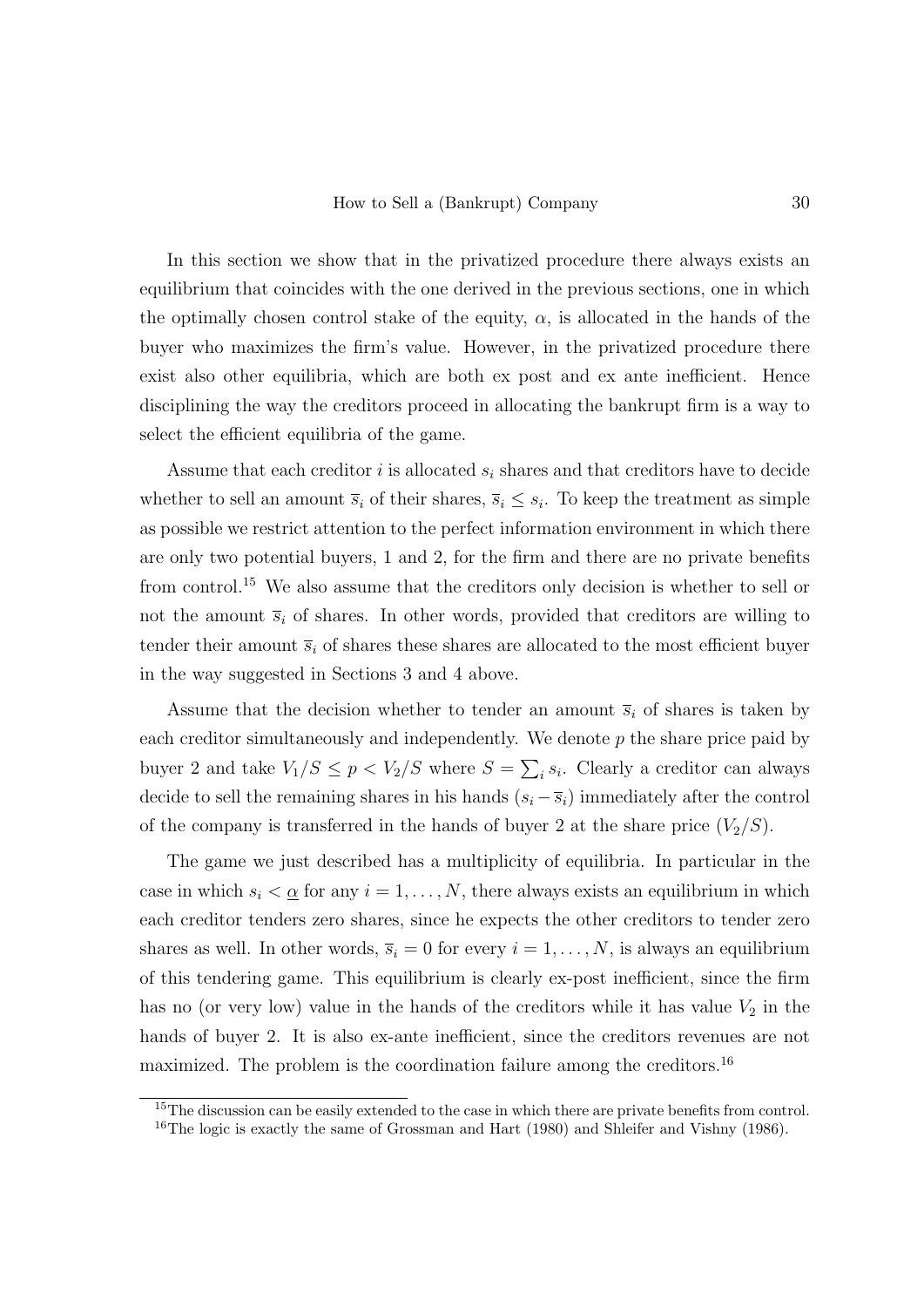It should be noticed, however, that there also exists an equilibrium which reproduces exactly the allocation of shares that we described in Sections 3 and 4 above as the outcome of our suggested procedure. Indeed if creditor i believes that the other creditors will sell exactly the percentage of shares  $(\underline{\alpha}-\pi)$  %, where  $\pi \leq (s_i/S)$ , then creditor i feels pivotal. It is therefore a best reply for creditor i to tender an amount of shares  $\pi S$ . The result is that the control is transferred to buyer 2, the firm value is  $V_2$  and the total revenue obtained by the creditors is  $[\alpha pS + (1 - \alpha)V_2]$ . This equilibrium is equivalent to the one derived in Section 3 above with a centralized mechanism. Indeed, in the event that  $p = (V_1/S)$  the creditors' revenue coincides with the one in (1).

Disciplining and centralizing the procedure the creditors are supposed to use solves the creditors' coordination problem. In other words it isolates as the unique outcome the one which achieves ex-post as well as ex-ante efficiency. It is possible to reinterpret this discussion in favour of bankruptcy procedure that disciplines the way creditors behave in the event of a corporate re-organization.

# 7. Concluding Remarks

In this paper we propose a way to sell a company in bankruptcy that maximizes the creditor's proceeds. For this purpose creditors should be free to separate the voting rights of the firm from the cash flow rights. In particular in the absence of private benefits from control they should auction off the majority of the voting rights retaining as much as possible of the cash flow rights. This can be done by both selling a low fraction of shares or by changing the voting structure of the shares. When private benefits are present it is not any more optimal to separate completely voting and cash flow rights although creditors might still gain by retaining part of the cash flow rights of the company. Therefore, the creditors' incentive to maximize their proceeds may in general lead to a violation of the one-share-one vote principle at the restructuring stage of a bankruptcy (Grossman and Hart 1988).

This way to sell a company in bankruptcy implies an optimal choice of the minimum stake of the company  $\alpha$  necessary to transfer control. In the absence of private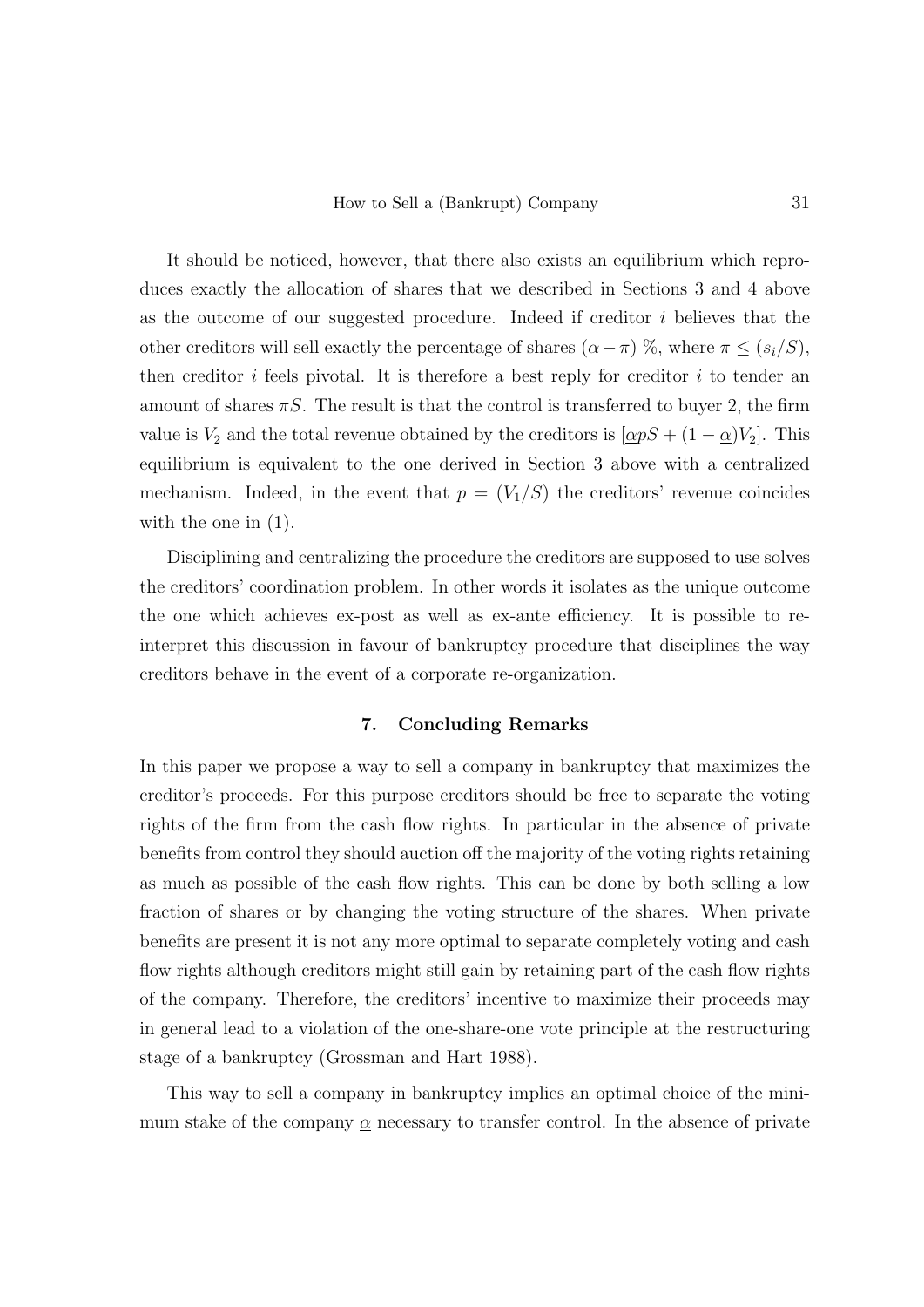benefits from control, it is clearly in the creditors' interests to minimize such stake, for example by auctioning off a minimal number of shares (possibly one share) with all the voting rights. However, the (public) value of a firm under the control from a given buyer (i.e. the expected cash flows when that buyer is in control) may depend on the fraction of cash flow rights that buyer has. In other words, if that buyer owns too little cash flow rights in that company, he may not invest any effort in it and not maximize its value. As a result, the choice of the number of shares with voting rights would not be so extreme (one share would not be optimal). We do not model directly this issue, since it is not crucial for our analysis: one may define  $\alpha$  as the fraction of the cash flow rights which maximizes that trade-off, and our analysis would then apply with  $\alpha$  defined in this way.

The presence of private benefits from control may also provide an incentive not to sell the minimum number of shares. In fact, if the private benefits of control are larger the larger is the control stake the buyer obtains (as in Burkart, Gromb, and Panunzi (1998)), the creditors may want to increase the number of shares sold. Once again, our analysis could be extended to consider  $\alpha$  not as exogenous but as the fraction that maximizes the surplus to be extracted. Our result will still go through once we redefine  $\alpha$  in that way.

# Appendix

#### A.1. Derivation of the first and second order condition.

The incentive compatibility constraint (5) can be expressed as  $V_i = \arg \max_{\tilde{V}_i} U_i(V_i, \tilde{V}_i)$ . Assuming differentiability, by envelope theorem

$$
\frac{dU_i}{dV_i}(V_i, V_i) = \int_{V_{-i}} \alpha p_i(V_i, V_{-i})g_{-i}(V_{-i})dV_{-i}.
$$
\n(A.1)

Re-integrating it, we get:

$$
U_i(V_i, V_i) = \int_0^{V_i} \int_{V_{-i}} \alpha p_i(x, V_{-i}) g_{-i}(V_{-i}) dV_{-i} dx + U_i(0, 0).
$$
 (A.2)

Comparing the expression for  $U_i(V_i, V_i)$  in (A.2) and its definition in (2), solving for  $t_i$ , we obtain: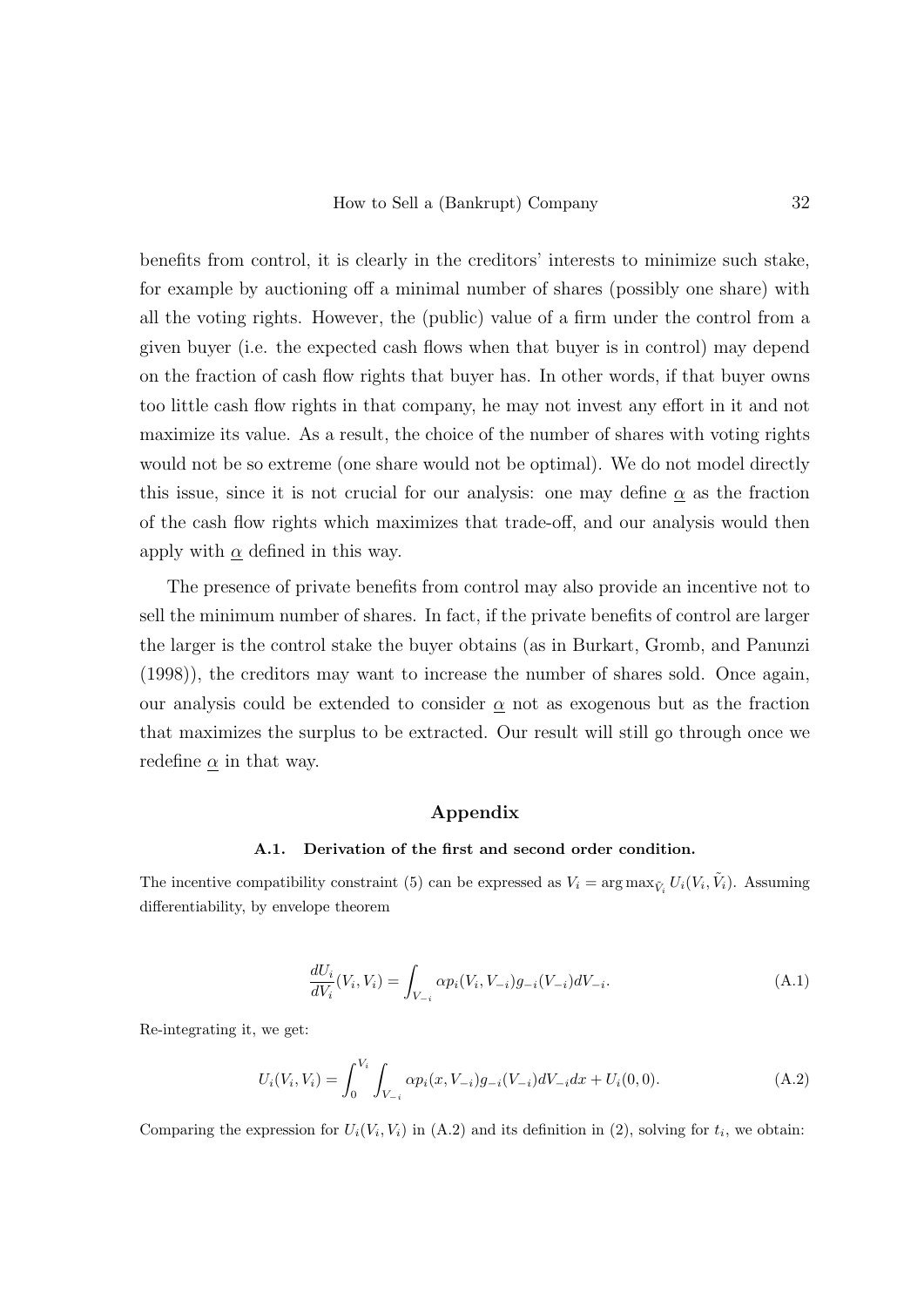$$
\int_{V} t_{i}(V)g(V)dV = \int_{V} \alpha V_{i}p_{i}(V)g(V)dV - U_{i}(0,0) +
$$
\n
$$
-\int_{V_{-i}} g_{-i}(V_{-i}) \int_{0}^{\bar{V}} g_{i}(V_{i}) \int_{0}^{V_{i}} \alpha p_{i}(x, V_{-i}) dxdV_{i}dV_{-i}.
$$
\n(A.3)

Integrating by parts, the above expression can be transformed into:

$$
\int_{V} t_i(V)g(V)dv = \int_{V} \alpha \left[ V_i - \frac{1 - F_i(V_i)}{f_i(V_i)} \right] p_i(V)g(V) dV - U_i(0,0).
$$
\n(A.4)

Substituting  $(A.4)$  into  $(3)$  we obtain equation  $(8)$ .

The second order condition for the maximization is:  $\frac{\partial^2 U_i(V_i, \tilde{V}_i)}{\partial \tilde{V}_i^2}$  $\frac{V_i(V_i, V_i)}{\partial \tilde{V}_i^2}$   $|_{\tilde{V}_i = V_i} \leq 0$ . Recall the first order condition:  $\frac{\partial U_i(V_i, \tilde{V}_i)}{\partial \tilde{V}_i}$   $|_{\tilde{V}_i=V_i} \equiv 0$ . Differentiating this first order condition on both sides with respect to  $\tilde{V}_i$ , we have

$$
\frac{\partial^2 U_i(V_i, \tilde{V}_i)}{\partial V_i \partial \tilde{V}_i} |_{\tilde{V}_i = V_i} + \frac{\partial^2 U_i(V_i, \tilde{V}_i)}{\partial \tilde{V}_i^2} |_{\tilde{V}_i = V_i} = 0.
$$

Therefore, the second order condition is satisfied if:  $\frac{\partial^2 U_i(V_i, \tilde{V}_i)}{\partial V_i \partial V_i}$  $\frac{U_i(V_i,V_i)}{\partial V_i \partial \tilde{V}_i}$   $|_{\tilde{V}_i=V_i} \geq 0$ , which can be rewritten as

$$
\int_{V_{-i}} \alpha \frac{\partial p_i(V)}{\partial V_i} g_{-i}(V_{-i}) dV_{-i} \ge 0, \quad \forall i \in N, \ \forall V_i \in [0, \bar{V}]
$$
\n(A.5)

### A.2. Derivation of the first and second order condition with trading

Proceeding as in the case before, by envelope theorem

$$
\frac{dU_i}{dV_i}(V_i, V_i) = \int_{V_{-i}^-} \alpha p_i(V_i, V_{-i})g_{-i}(V_{-i})dV_{-i} + (1 - \psi) \int_{V_{-i}^+} \alpha p_i(V_i, V_{-i})g_{-i}(V_{-i})dV_{-i}.
$$
\n(A.6)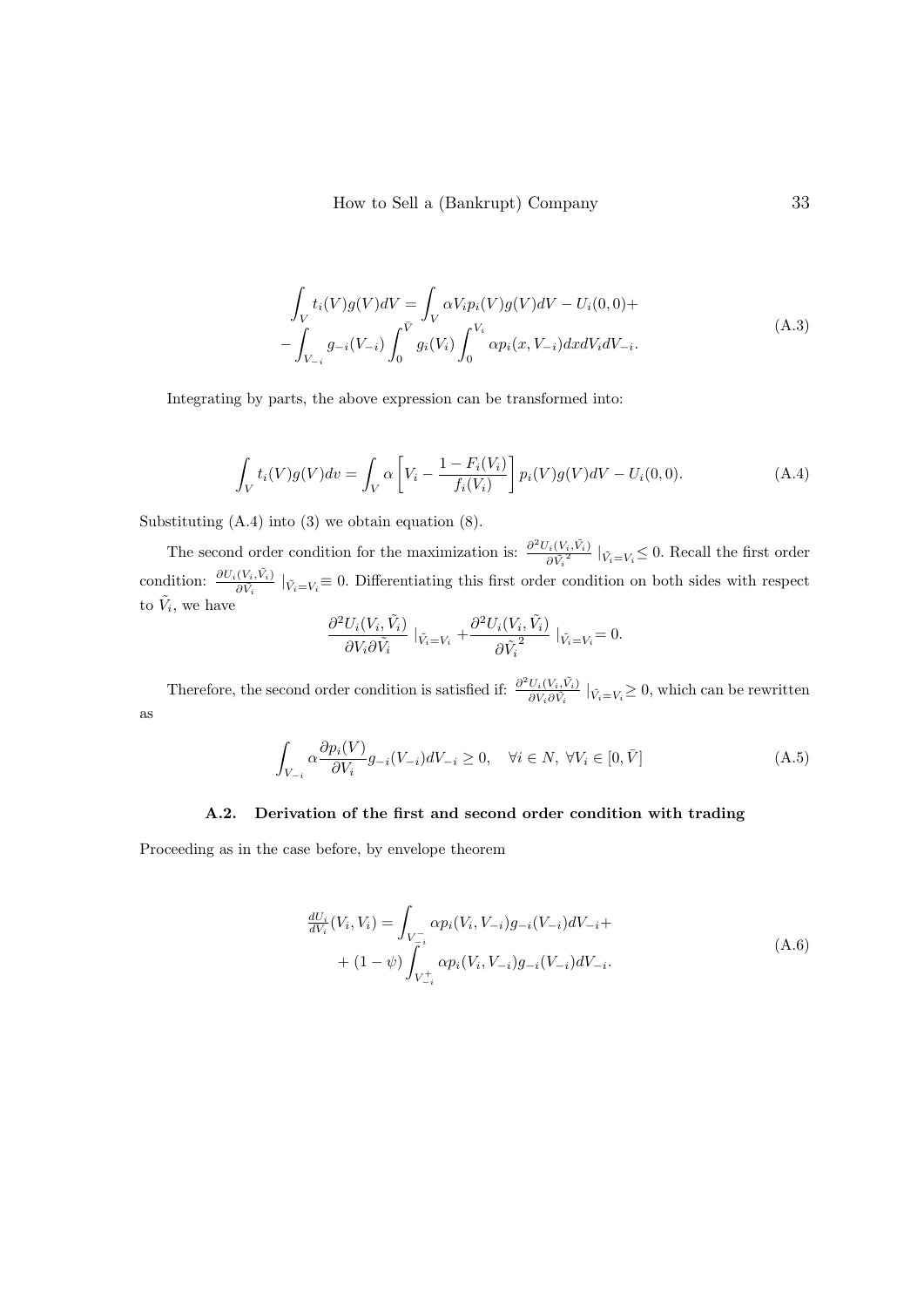(the effects of a change of  $V_i$  on the extremes of integration compensate each other). Re-integrating it, we get:

$$
U_i(V_i, V_i) = U_i(0, 0) + \int_0^{V_i} \left\{ \int_{V_{-i}^-} \alpha p_i(x, V_{-i}) g_{-i}(V_{-i}) dV_{-i} + (1 - \psi) \int_{V_{-i}^+} \alpha p_i(x, V_{-i}) g_{-i}(V_{-i}) dV_{-i} \right\} dx.
$$
\n(A.7)

We can set  $U_i(0,0) = 0$  using the individual rationality constraint. Then, comparing the expression for  $U_i(V_i, V_i)$  in (A.7) and its definition in (16), solving for  $t_i$ , we obtain:

$$
\int_{V} t_{i}(V)g(V)dV = \int_{0}^{\bar{V}} \left\{ \int_{V_{-i}^{-}} \alpha V_{i}p_{i}(V_{-i})g(V_{-i})dV_{-i} + \int_{V_{-i}^{+}} \alpha \left[ (1-\psi)V_{i} + \psi V_{j}^{max} \right] p_{i}(V_{-i})g(V_{-i})dV_{-i} \right\} f(V_{i})dV_{i} + \left. - \int_{0}^{\bar{V}} \left\{ \int_{V_{-i}^{-}} \int_{0}^{V_{i}} \alpha p_{i}(x,V_{-i})g_{-i}(V_{-i})dxdV_{-i} + \left. - \int_{V_{-i}^{+}} \int_{0}^{V_{i}} \alpha (1-\psi)p_{i}(x,V_{-i})g_{-i}(V_{-i})dV_{-i} \right\} f(V_{i})dV_{i}.
$$
\n(A.8)

Integrating by parts, the above expression can be transformed into:

$$
\int_{V} t_{i}(V)g(V)dV = \int_{0}^{\bar{V}} \left\{ \int_{V_{-i}^{-}} \alpha \left[ V_{i} - \frac{1 - F(V_{i})}{f(V_{i})} \right] p_{i}(V)dG_{-i}(V_{-i}) + \alpha \int_{V_{-i}^{+}} \left[ (1 - \psi) \left[ V_{i} - \frac{1 - F(V_{i})}{f(V_{i})} \right] + \psi V_{j}^{max} \right] p_{i}(V)dG_{-i}(V_{-i}) \right\} dF(V_{i}).
$$
\n(A.9)

Substituting (A.9) into (3) we obtain equation (17).

### References

- Aghion, P., and P. Bolton (1992): "An Incomplete Contracts Approach to Financial Contracting," Review of Economic Studies, 59, 473–94.
- Aghion, P., O. Hart, and J. Moore (1992): "The Economics of Bankruptcy Reform," Journal of Law, Economics and Organization, 8, 523–46.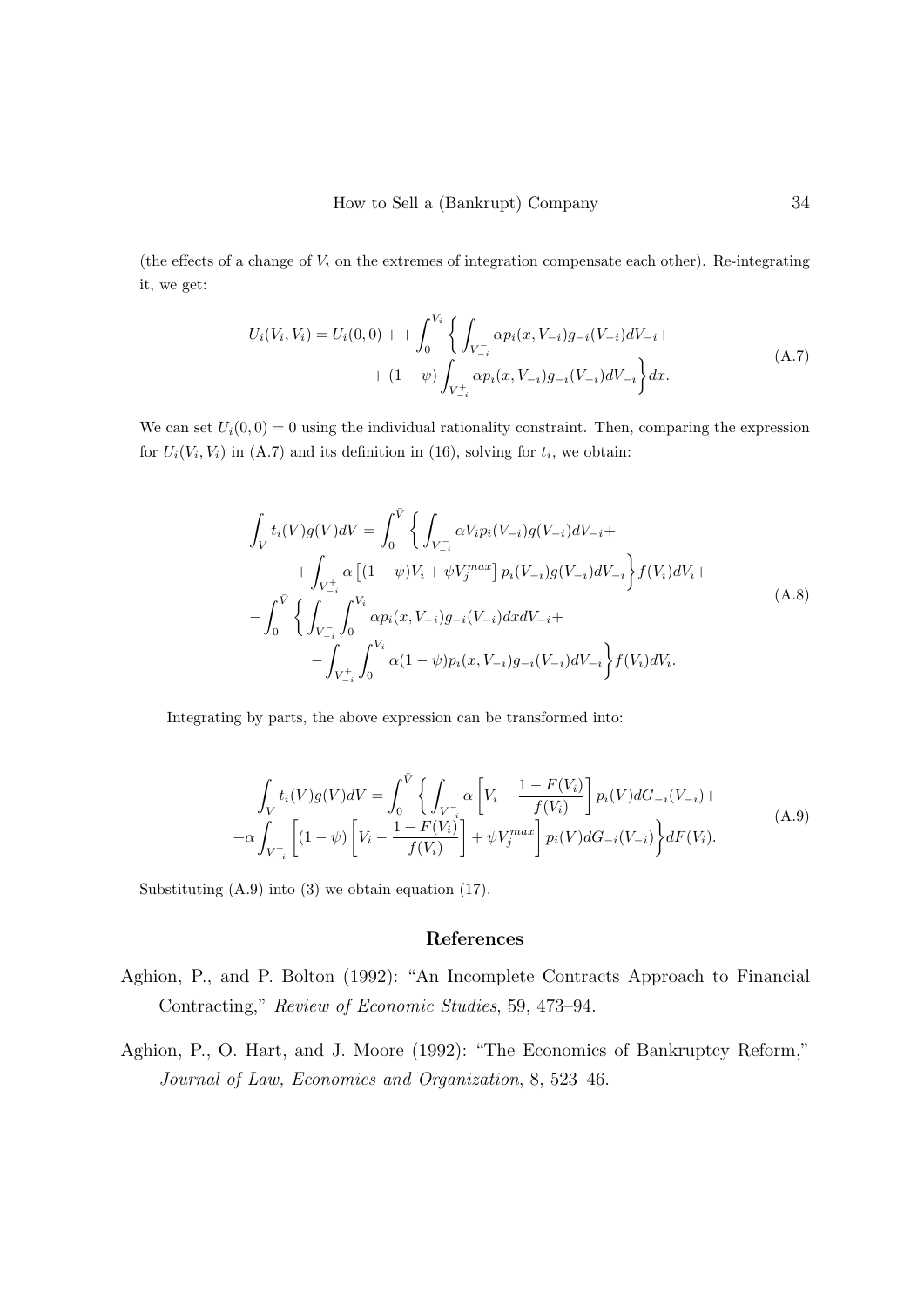- Baird, D. (1986): "The Uneasy Case for Corporate Reorganization," Journal of Legal Studies, 15, 127–47.
- Bebchuk, L. (1988): "A New Approach to Corporate Reorganization," Harvard Law Review, 101, 775–804.
- Bebchuk, L. (1994): "Efficient and Inefficient Sales of Corporate Control," Quarterly Journal of Economics, 109, 957–93.
- Berkovitch, E., R. Israel, and J. Zender (1993): "The Design of Bankruptcy Law: A Case for Management Bias in Bankruptcy Reorganization," mimeo.
- Bolton, P., and D. Scharfstein (1996): "Optimal Debt Structure and the Number of Creditors," Journal of Political Economy, 104, 1–25.
- Bulow, J., M. Huang, and P. Klemperer (1999): "Toeholds and Takeovers," Journal of Political Economy, 107, 427–454.
- Burkart, M. (1995): "Initial Shareholdings and Overbidding in Takeover Contests," Journal of Finance, 50, 1491–1515.
- Burkart, M., D. Gromb, and F. Panunzi (1998): "Why Higher Takeover Premia Protect Minority Shareholders," Journal of Political Economy, 106, 172–204.
- Cornelli, F., and L. Felli (1998): "Revenue Efficiency and Change of Control: The Case of Bankruptcy," Rodney L. White Center for Financial Research 018-98, The Wharton School, University of Pennsylvania.
- Cornelli, F., and D. Li (1997): "Large Shareholders, Private Benefits of Control, and Optimal Schemes of Privatization," Rand Journal of Economics, 28, 585–604.
- Franks, J., and W. Torous (1989): "An Empirical Investigation of US Firms in Chapter 11 Reorganization," Journal of Finance, 44, 747–67.
- Gilson, S. C. (1990): "Bankruptcy, Boards, Banks, and Blockholders: Evidence on Changes in Corporate Ownership and Control When Firms Default," Journal of Financial Economics, 27, 355–87.